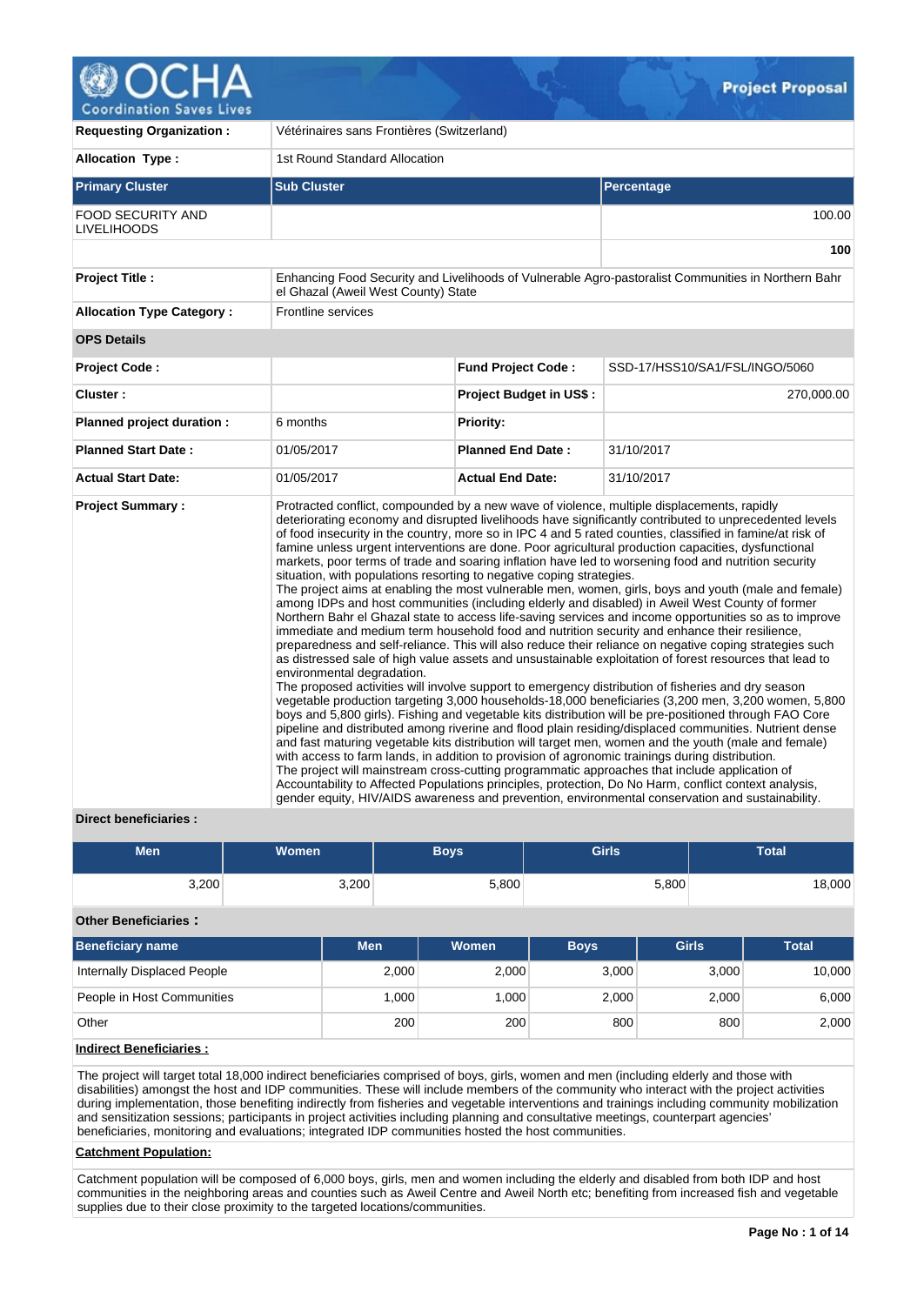#### **Link with allocation strategy :**

This project is designed to contribute to the overall 2017 Humanitarian Response Plan, aligned to the FSL Cluster South Sudan Humanitarian Fund (SSHF) 2017 First Round Standard Allocation strategic objectives which is targeting supporting front line activities in IPC rated 4 and famine likely rating of IPC 5 counties identified with the most severe humanitarian needs. Proposed activities are in line with the 2017 Humanitarian Response Plan FSL cluster objective 2: livelihood protection support through short term interventions by provision of fishing kits and medium term vegetable activities as a second wave of support mainly targeting communities with access to water. These encompass the FSL Cluster strategy by capitalizing on the seasonality and location specific interventions in order to improve food availability by supporting improved access to food through fishing and vegetables production. The project will be aimed at ensuring cost efficiency complemented by pre-positioning of fishing and vegetable kits through FAO pipeline and seasonality in order to promote preparedness, household resilience and self-reliance through protection of livelihood opportunities. The project will incorporate multi sector synergies by coordinating with counterpart agencies implementing WASH, Health, Nutrition (with other cluster actors) and FSL interventions across the same community, boma and payam where feasible; through strengthened coordination to reduce overlaps, complement and scale up existing efforts.

#### **Sub-Grants to Implementing Partners :**

| <b>Partner Name</b> | <b>Partner Type</b> | <b>Budget in US\$</b> |
|---------------------|---------------------|-----------------------|
|                     |                     |                       |

# **Other funding secured for the same project (to date) :**

| <b>Other Funding Source</b> | <b>Other Funding Amount</b> |
|-----------------------------|-----------------------------|
| Global Affairs Canada (GAC) | 69,500.00                   |
|                             | 69,500.00                   |

# **Organization focal point :**

| <b>Name</b>          | <b>Title</b>                             | <b>Email</b>                    | <b>IPhone</b> |
|----------------------|------------------------------------------|---------------------------------|---------------|
| Dr. Martin Barasa    | <b>Country Director</b>                  | martin.barasa@vsf-suisse.org    | +211920328475 |
| Dr. Kevin Miheso     | Program Manager                          | kevin.miheso@vsf-suisse.org     | +211921579582 |
| Dr. Douglas Machuchu | Team Leader - Northern<br>Bahr el Ghazal | douglas.machuchu@vsf-suisse.org | +211915820184 |
| <b>BACKGROUND</b>    |                                          |                                 |               |

# **1. Humanitarian context analysis**

Protracted conflict in the country compounded by renewed violence, ethnic tensions and escalation of fighting across various parts of the country are pointing to unprecedented levels of food insecurity in 2017. These events exacerbated by hyper-inflation (850% CPI inflation in October 2016, 500% in December 2016) (FSNMS, December 2016), distorted and dysfunctional markets and poor terms of trade have pushed the food insecurity situation in South Sudan to the highest levels at the same period of the year since 2010 (FSNMS December 2016; IPC January 2017; WFP /REACH South Sudan Market Price Bulletin / Profiles November-December 2016, January 2017). At least two-third (67%) of the population are currently facing moderate to severe food insecurity with counties such as Aweil West of former Northern Bahr el Ghazal classified as emergency (IPC Phase 4) is likely to avoid famine if there's scaling up of humanitarian assistance up to July 2017 (IPC January 2017; FSNMS Round 19 2017). Global Acute Malnutrition levels (GAM) rates in Aweil West and Aweil South Counties are above 30% and projected to deteriorate further (South Sudan National Bureau of Statistics, February 2017; IPC January, 2017).

Rising ethnic tensions in Northern Bahr el Ghazal (South Sudan Humanitarian Briefings, November 2016) compounded by localized clashes involving migrant Misseriya herders on the Sudan border is projected to fuel further ethnic tensions and fighting especially in the lowland areas of Aweil South where these migrants graze their livestock (Humanitarian Briefing, February 2017). At least 61.3% (870,000) of populations in Northern Bahr el Ghazal facing Crisis, Emergency and Humanitarian Catastrophe in the current period up to April 2017 (IPC January, 2017). Market dependent counties of Aweil West/South have witnessed a protracted IPC phase 4 mainly attributed to market failure, hyperinflation, negative purchasing power, poor terms of trade, poor harvests due to both prolonged dry spells in Aweil West and flooding in Aweil South in 2016 (Food Security Outlook, February 2017).

Many vulnerable host and displaced families, especially women, the elderly, boys and girls and children solely depend on fishery among other coping strategies like vegetable farming along rivers and flood plains. Fisheries resources (projected to deliver immediate/short term benefits) and fast maturing vegetable production (medium term benefits) are projected to still play a very key role in securing household food and nutrition security in 2017 especially among children under 5 years and pregnant women (FSL Cluster Strategy, March 2017).

#### **2. Needs assessment**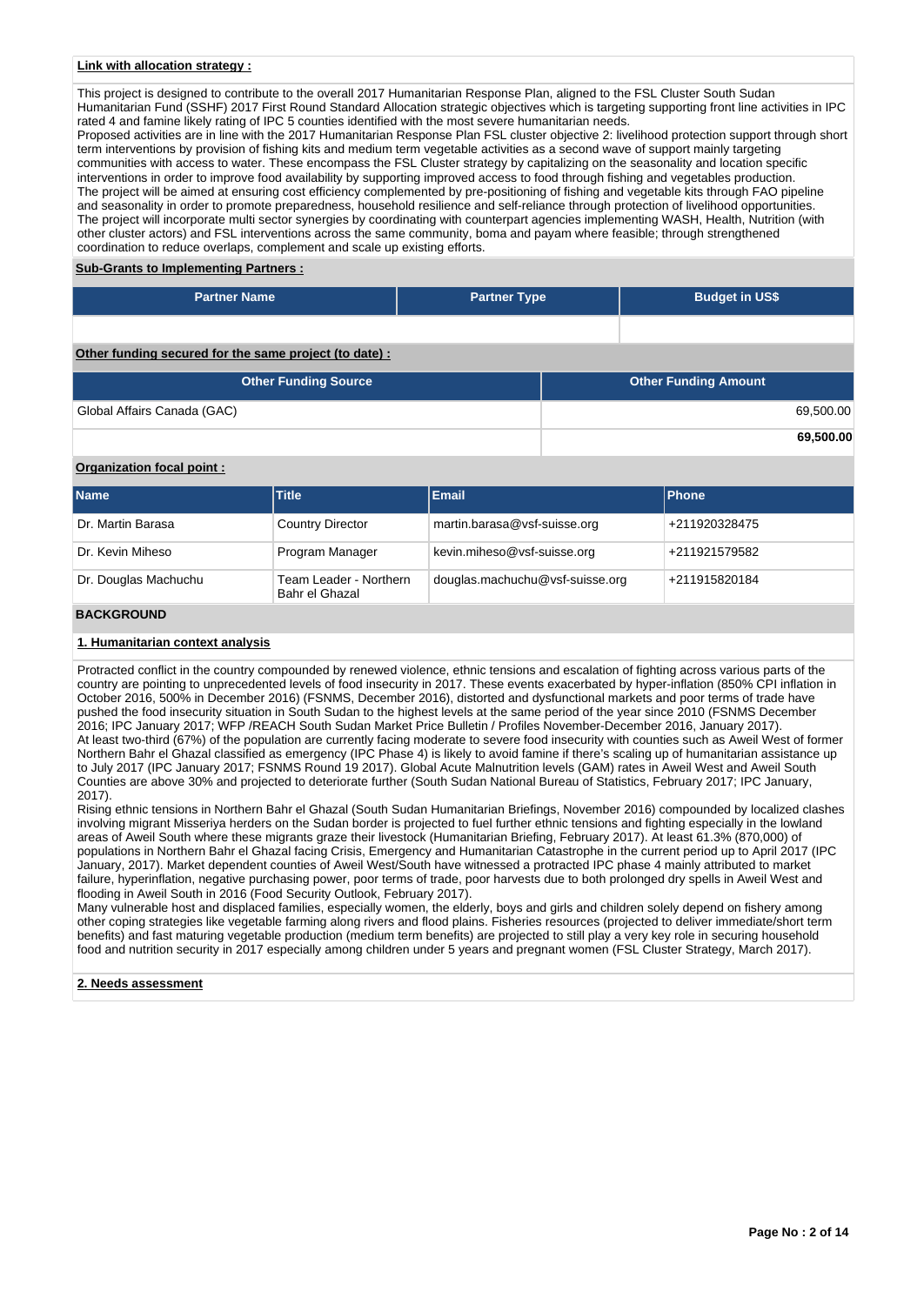Latest Integrated Food Security Phase Classification (IPC) January 2017 and Round 19 of South Sudan Food Security and Nutrition Monitoring (FSNMS) bulleting indicates at least two thirds (67%) of households across the country are facing moderate to severe food insecurity. Out of these, at least 61.3% (870,000) of populations in Northern Bahr el Ghazal facing Crisis, Emergency and Humanitarian Catastrophe in the current lean season (IPC January, 2017).

Most households are spending about 76% of their monthly expenditures on food; however, majority have a challenge in accessing and sustaining their incomes compounded by significant drops in income from agriculture and livestock. Sustained rising trend in cost of living. soaring inflation (850% CPI in October and 500% CPI in December 2016), and escalating conflict in neighbouring states is likely to exacerbate already fragile food insecurity situation among most vulnerable populations.

Chronic erosion of populations' ability to access food has been heightening by the current economic crisis more so in highly market dependent populations in Northern Bahr el Ghazal. This has been attributed to soaring food and commodity prices and lack of cash income, and in many cases, poor availability of food due to market failure and poor harvests in 2016 (Food Security Outlook February 2017). Availability of goods in markets has been low due to sporadic border closures which have restricted the availability of market goods, and poor rainfall. However, key threat to supply routes has been attributed to insecurity along the Sudan and South Sudan border. These trade blockades are predicted to be used as a political leverage in negotiations between the two countries, especially during the current dry/lean season when local cultivation/production is very low and diminishing (WFP Market Monitoring Profile, Northern Bahr el Ghazal November 2016; REACH November 2016)

Seventy eight percent (78%) of households in the state have reported reduced income, further exacerbating their poor access to food. This has resulted into vulnerable households adopting crisis to emergency coping strategies with significant negative impacts on their livelihoods (Food Security Outlook February 2017; Round 19 FSNMS, 2017).

Deteriorating Global Acute Malnutrition levels (GAM) rates especially in Aweil West and Aweil South Counties are above 30% and projected to deteriorate further (South Sudan National Bureau of Statistics, February 2017; IPC January, 2017). Rising ethnic tensions in Northern Bahr el Ghazal (South Sudan Humanitarian Briefings, November 2016) compounded by localized clashes involving migrant Misseriya herders on the Sudan border are projected to fuel further ethnic tensions and fighting in the state as these migrants traverse and graze their livestock (Humanitarian Briefing, February 2017).

As humanitarians scale up interventions in Northern Bahr el Ghazal, gaps are still huge and vulnerable men, women, girls and boys in Aweil West among other counties in the state are at risk of deteriorating further from IPC 4 unless urgent scale up of interventions are made (FSL Cluster Monthly Focus, February 2017).

Proposed project aims to deliver immediate/short term emergency food security response through fishing kits distribution and medium term benefits through vegetable production among 18,000 men, women, boys and girls. These will enable targeted men, women, girls and boys access life-saving services and income and improved food and nutrition security and enhance their resilience, preparedness and selfreliance. This will also reduce their reliance on negative coping strategies such as distressed sale of high value assets and unsustainable exploitation of forest resources that lead to environmental degradation (FSL Cluster South Sudan Humanitarian Fund 2017 First Round Standard Allocation strategy document; Humanitarian Response Plan 2017).

## **3. Description Of Beneficiaries**

Targeted direct beneficiaries are primarily made up of 11,600children (5800 girls and 5800 boys) and youth (male and female) and 6,400 adults (3200 men and 3200 women) (including elderly and disabled) amongst the most vulnerable emergency affected agro-pastoralist IDP and host communities in Aweil West County of former Northern Bahr el Ghazal state. These communities are among most vulnerable prior to the outbreak of violence due to a combination of natural (floods, pests and diseases) and man-made (chronic conflicts) induced disasters; coupled with marginal production capacities, lack of dietary diversities, unpredictable rainfall patterns, entrenched inequality more so among females. Fresh fighting, flooding and economic deterioration has exacerbated the situation and increased their vulnerabilities and shocks. Majority of these communities have adopted negative coping strategies such as charcoal burning, sale of forestry products, alcohol brewing, over reliance of aid among others which undermines their long term resilience. Harsh economy and soaring inflation and negative terms of trade have significantly eroded their main source of livelihoods which include livestock. Targeted beneficiaries will be selected through inclusive and equitable community participation. Target groups will include all gender categories (men, women, girls and boys-including elderly, disabled and youth) using selection criteria for each category of target groups agreed upon at community level. Displaced and most vulnerable communities including the host population will be identified through registration lists maintained by local administration and other NGO actors/counterpart agencies to form synergies in multi-sectoral response (e.g. WASH Nutrition and Health). Beneficiary groups' representatives will perform verification, checks and balances. Already established local networks and coordination networks will be consulted and engaged during beneficiary selection to ensure equitable targeting and selection criteria, in addition to enshrining Accountability to Affected Populations (AAP) as per the FSL Cluster guidelines which will involve functional feedback and complaints mechanisms at all aspects of beneficiary involvement. Vulnerable groups at risk of exclusion from assistance such as the elderly and the disabled will be identified through local support networks to ensure they are included and benefit from the interventions in addition to ensuring mainstreaming of crosscutting issues such as protection (particularly among women and girls during distributions), gender equity, HIV/AIDS prevention and control among the youth and environmental conservation.

**4. Grant Request Justification**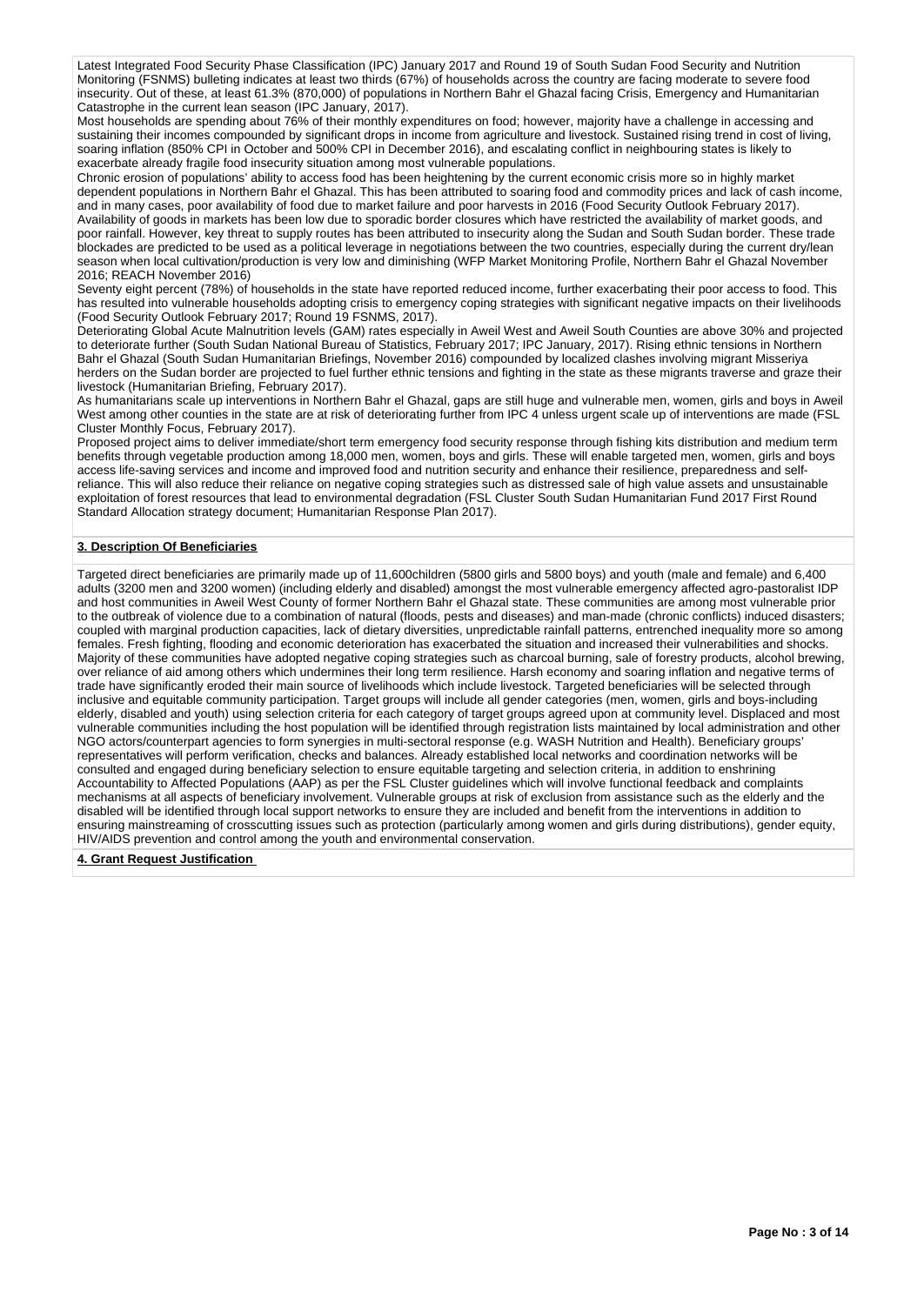Latest Integrated Food Security Phase Classification (IPC January 2017) indicates rapidly deteriorating GAM rates amongst vulnerable populations especially among children and pregnant women and unprecedented levels of food insecurity. This is in addition to likelihood of famine in IPC 4 rated counties such as Aweil West and Aweil South. Current trend of events and deteriorating access to food among other essential services coupled with deteriorating insecurity has caused a wave of at least 54,000 (UNHCR, 2016) people migrating from Northern Bahr el Ghazal into Sudan and a projected to increase significantly in the current lean season. This is compounded by poor purchasing power and asset stripping which continue to negatively affect the livelihoods of vulnerable populations (Mercy Corps, VSF Suisse, VSF Germany, and CARE Multi-sector Assessment, 2016).

Disruption of livelihoods by seasonal floods in the lowlands negatively impacted on anticipated harvests in Northern Bahr el Ghazal in 2016. These have been compounded by soaring inflation (up to 850% CPI in 2016) (FSNMS, December 2016), distorted and dysfunctional markets and poor/negative terms of trade (WFP/REACH South Sudan Market Price Bulletin /Profiles November-December 2016, January 2017). Displaced and most vulnerable populations (men, women, girls and boys) have mainly dependent on fisheries resources, justifying the need for fisheries kits supplies. Fast maturing nutrient dense vegetables will also play a crucial role in improving nutrition diversity especially among children (girls and boys) under 5 and pregnant women. Support to fisher folks mainly for men and male youths residing in flood plains/riverine communities in Aweil West will enable immediate access to fish for food and incomes; while vegetable in the medium term of 3-4 weeks. Proposed interventions will support increased production volumes, quality, and diversity and access to food and incomes via provision of diversified vegetable seed and fishing kits. This is in line with the Humanitarian Response Plan 2017 and first round South Sudan Humanitarian Fund standard allocation strategy.

These will address current food security gaps in the county, attributed to most partners who are not implementing activities in the location in addition to ending VSF Suisse support interventions in the county.

VSF Suisse is currently on ground in Malualkon-Aweil East Northern Bahr el Ghazal State coordination offices with competent and experienced staff, facilities and logistics that will be rapidly deployed to respond to the needs. The organization currently has on-going but ending food security and livelihoods project in the target location. The organization has maintained uninterrupted presence in this location since 1995, implementing various food security programs that will complement the funding with positive leverages on costs. VSF Suisse has built very good rapport and excellent community goodwill, local state ministries linkages, strong local networks and coordination with the FSL Cluster, FAO, other agencies on ground which will complement effective and rapid implementation the project.

# **5. Complementarity**

This project will complement the ending Global Affairs Canada (GAC) funded food security project in the targeted areas. This project will leverage on the gains this project has made to maintain, sustain and scale up the services much more rapidly and efficiently. Complementarity will also be achieved by optimizing and maximizing on the existing operational and logistical overheads from ending GAC project.

### **LOGICAL FRAMEWORK**

#### **Overall project objective**

This project aims to equitably improve access to nutritious diets and diversified livelihoods through fishery and vegetable support interventions to enhance access to food and income through protection and support to productive livelihoods among 3,000 most vulnerable households (18, 000 individuals) communities in Aweil West county of former Northern Bahr El Ghazal State.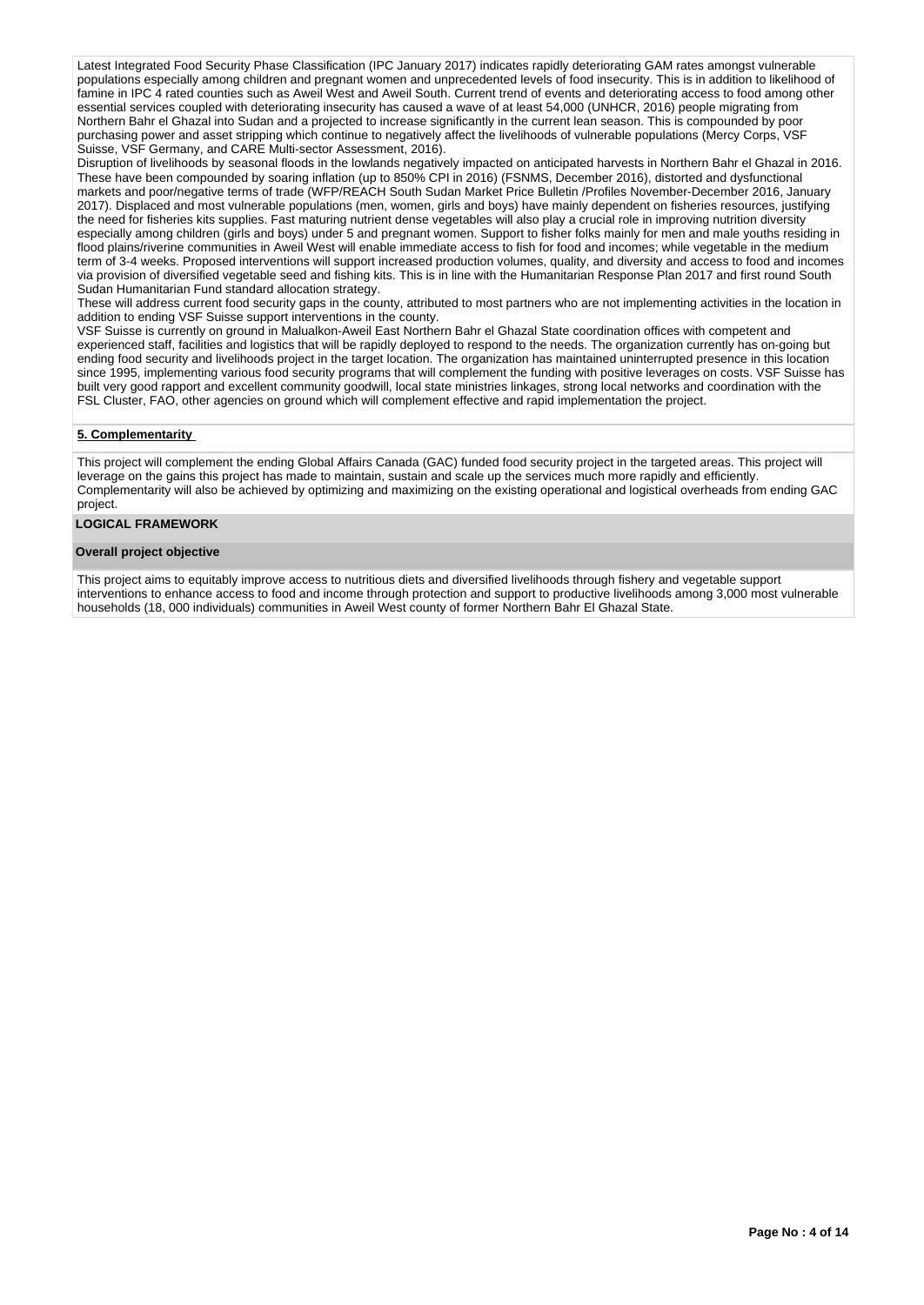| <b>FOOD SECURITY AND LIVELIHOODS</b>                                                                    |                                                                                                      |                                 |
|---------------------------------------------------------------------------------------------------------|------------------------------------------------------------------------------------------------------|---------------------------------|
| <b>Cluster objectives</b>                                                                               | Strategic Response Plan (SRP) objectives                                                             | <b>Percentage of activities</b> |
| Secure safe and life-saving access to food<br>for the most vulnerable                                   | SO1: Save lives and alleviate the suffering of<br>those most in need of assistance and<br>protection | 50                              |
| Protect and promote emergency livelihoods<br>to enhance coping mechanisms and improve<br>access to food | SO2: Protect the rights and uphold the dignity<br>of the most vulnerable                             | 50                              |

**Contribution to Cluster/Sector Objectives :** This project is designed to contribute to the overall 2017 Humanitarian Response Plan aligned to the FSL Cluster South Sudan Humanitarian Fund (SSHF) 2017 First Round Standard Allocation strategic strategic objectives targeting front line activities in IPC rated 4 rated counties identified with the most severe humanitarian needs aimed at saving lives and alleviating suffering through safe access to services and resources with dignity and ensuring communities are protected, capable and prepared to cope with significant threats.

Proposed activities are in line with the 2017 Humanitarian Response Plan FSL cluster objective 2: livelihood protection support through short term interventions by provision of fishing kits and medium term vegetable activities as a second wave of support mainly targeting communities with access to water. These encompass the FSL Cluster strategy by capitalizing on the cost efficient seasonality and location specific interventions in order to improve food availability by supporting improved access to food through fishing and vegetables production.

#### **Outcome 1**

Improved access to food and incomes through emergency livelihood kits provision to vulnerable agro-pastoralist communities in Northern Bahr el Ghazal State in 2017

#### **Output 1.1**

#### **Description**

Fishing livelihood kits are provided to most vulnerable agro-pastoralist households

# **Assumptions & Risks**

Key assumption is that the current political crisis is resolved to allow for unhindered humanitarian access and that local administration and beneficiary communities cooperate and support the implementation of the project. The intervention also assumes timely and adequate availability of emergency kits from the FAO core pipeline. Risks relate to escalation of violence in the dry season that limits the humanitarian operational space through constrained access and due to insecurity and restrictive regulations and or interference with humanitarian work and movement from the warring parties

#### **Indicators**

|                                                                                                          |            |              |      |           | End<br>cycle      |
|----------------------------------------------------------------------------------------------------------|------------|--------------|------|-----------|-------------------|
| <b>Indicator</b>                                                                                         | <b>Men</b> | <b>Women</b> |      |           | <b>Target</b>     |
| [Frontline] Number of people receiving fishing kits                                                      | 3,200      | 3.200        | 5.80 | 5,80<br>0 | 18,000            |
| <b>Means of Verification:</b> Field project progress and monitoring reports, beneficiary lists, pictures |            |              |      |           |                   |
| Number of Monitoring Sessions Conducted                                                                  |            |              |      |           |                   |
| <b>Means of Verification: Post Distribution Monitoring Reports</b>                                       |            |              |      |           |                   |
| Number of key resource persons trained                                                                   |            |              |      |           | 250               |
|                                                                                                          |            |              |      |           | <b>Boys Girls</b> |

**Means of Verification :** Training Reports, Pictures

# **Activities**

#### **Activity 1.1.1**

Conduct ten stakeholder mobilization, planning and review meetings including introduction of the project in all Payams of Aweil West County of Northern Bahr el Ghazal state

#### **Activity 1.1.2**

Conduct ten Payam based beneficiary sensitization and mobilization in all Payams of Aweil West County, Northern Bahr el Ghazal state

# **Activity 1.1.3**

Conduct beneficiary identification, verification, selection and registration in Aweil West County, Northern Bahr el Ghazal state

#### **Activity 1.1.4**

Request and preposition 3,000 fishing kits as in kind inputs from FAO Core Pipeline

#### **Activity 1.1.5**

Transport and distribute 3000 fishery kits in targeted Payams of Aweil West County, Northern Bahr el Ghazal State

#### **Activity 1.1.6**

Conduct fishing trainings and post-harvest preservation techniques training for 250 (25 per Payam) key community resource persons comprising early innovators and extension service providers in the targeted Payams of Aweil West county

#### **Activity 1.1.7**

Conduct Post Distribution Monitoring of 3000 fishing livelihood kits in targeted Payams of Aweil West county, Northern Bahr el Ghazal

# **Output 1.2**

# **Description**

Vegetable livelihood kits are provided to most vulnerable agro-pastoralist households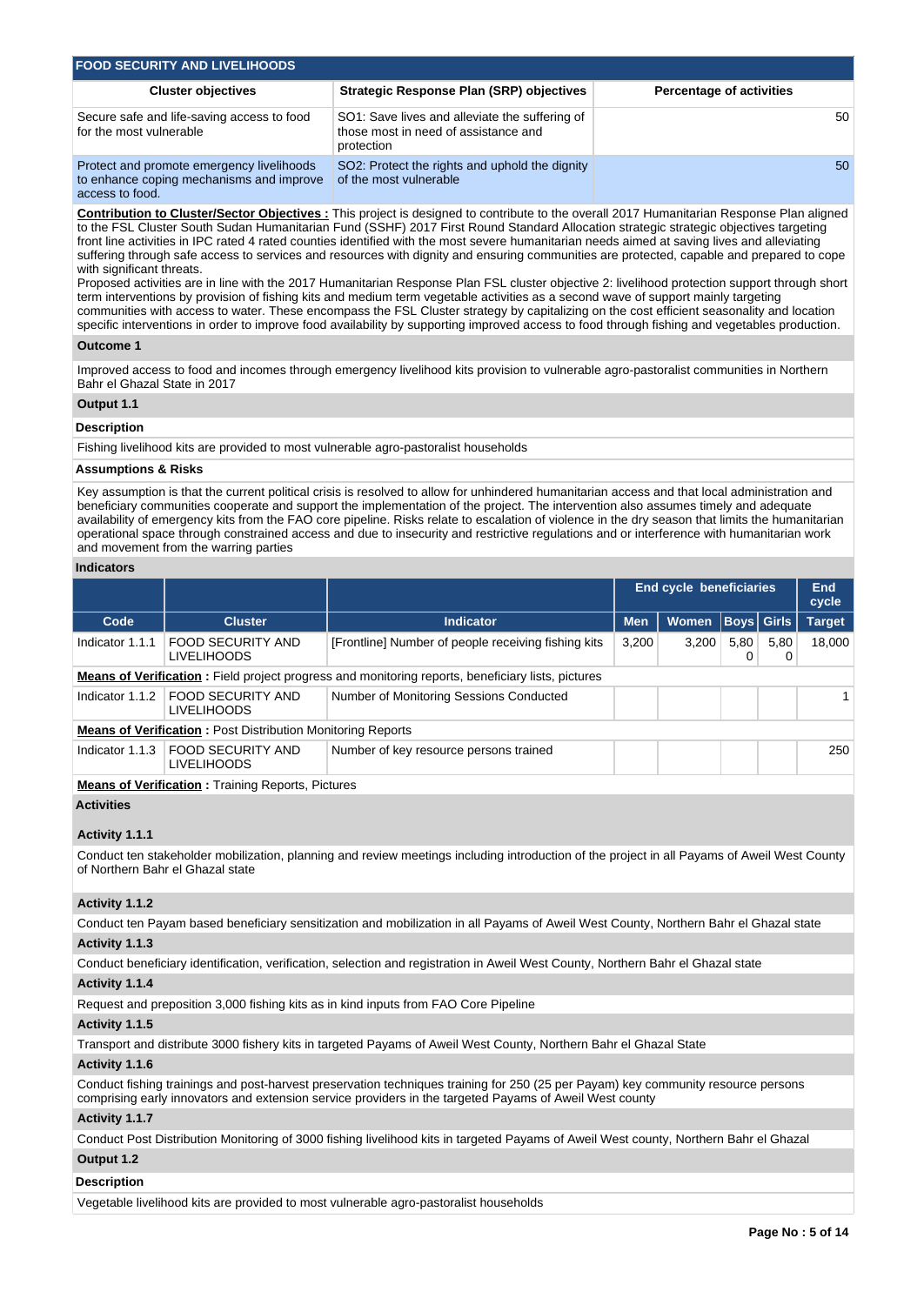# **Assumptions & Risks**

Key assumption is that the current political crisis is resolved to allow for unhindered humanitarian access and that local administration and beneficiary communities cooperate and support the implementation of the project. The intervention also assumes timely and adequate availability of emergency kits from the FAO core pipeline. Ris

#### **Indicators**

|                   |                                                                                |                                                                                                          |            | <b>End cycle beneficiaries</b> |           |                   | End<br>cycle  |
|-------------------|--------------------------------------------------------------------------------|----------------------------------------------------------------------------------------------------------|------------|--------------------------------|-----------|-------------------|---------------|
| Code              | <b>Cluster</b>                                                                 | <b>Indicator</b>                                                                                         | <b>Men</b> | <b>Women</b>                   |           | <b>Boys Girls</b> | <b>Target</b> |
| Indicator 1.2.1   | <b>FOOD SECURITY AND</b><br><b>LIVELIHOODS</b>                                 | [Frontline] Number of people provided with<br>vegetable seeds                                            | 3,200      | 3,200                          | 5,80<br>0 | 5,80<br>0         | 18.000        |
|                   |                                                                                | <b>Means of Verification:</b> Field project progress and monitoring reports, beneficiary lists, pictures |            |                                |           |                   |               |
| Indicator 1.2.2   | <b>FOOD SECURITY AND</b><br><b>LIVELIHOODS</b>                                 | [Frontline] Number of recipient farmers of seeds<br>and tools trained                                    |            |                                |           |                   | 250           |
|                   | <b>Means of Verification:</b> Training reports, field monitoring visit reports |                                                                                                          |            |                                |           |                   |               |
| Indicator 1.2.3   | <b>FOOD SECURITY AND</b><br><b>LIVELIHOODS</b>                                 | Number of Monitoring Sessions Conducted                                                                  |            |                                |           |                   | 2             |
|                   | <b>Means of Verification:</b> Monitoring reports                               |                                                                                                          |            |                                |           |                   |               |
| <b>Activities</b> |                                                                                |                                                                                                          |            |                                |           |                   |               |

# **Activity 1.2.1**

Request and preposition 3,000 vegetable kits as in kind inputs from FAO Core Pipeline

#### **Activity 1.2.2**

Conduct agronomic and post-harvest preservation techniques training for 250 (25 per Payam) key community resource persons comprising early innovators and agricultural extension service providers in the targeted Payams of Aweil West county

# **Activity 1.2.3**

Transport and distribute 3000 vegetable kits in targeted Payams of Aweil West County, Northern Bahr el Ghazal State

# **Activity 1.2.4**

Conduct Post Distribution Monitoring of 3000 vegetable livelihood kits in targeted Payams of Aweil West county, Northern Bahr el Ghazal **Activity 1.2.5** 

Conduct regular project progress monitoring and submission of interim and final narrative and financial reports

**Additional Targets :** An additional 18,000 beneficiaries are likely targets as indirect beneficiaries of the project accessing increased supply and fish and vegetables in neighbouring counties of Aweil North, Aweil Centre among other counties/locations.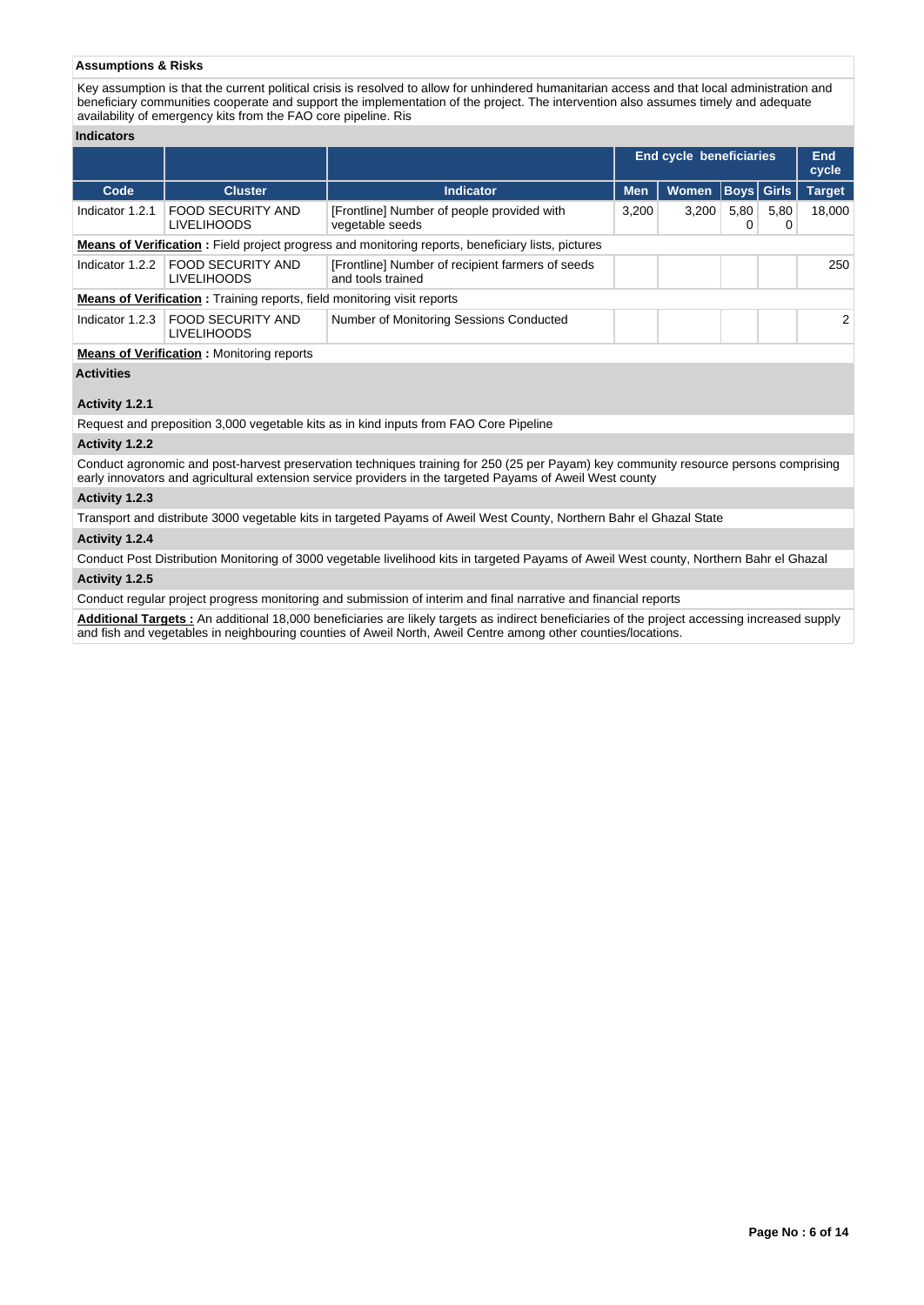# **Monitoring & Reporting plan**

The project will be closely monitored by the VSF Suisse, including regular senior management visits to the project sites. VSF Suisse will apply its internal monitoring (involves project tracking of outputs per stated indicators while taking into considering beneficiary feedback, in addition to sharing outputs with relevant stakeholders who include beneficiary representatives, RRC , state/county ministries and local leadership), including development of elaborate activity, monitoring and reporting plans. CHF-TS will also be invited including the local authorities. State/county ministries and Relief and Rehabilitation Commission (RRC) officials to independently monitor and track project outputs. Progress in terms of output indicators and expenditure will be measured continuously through monthly project tracking, financial and monitoring reports. VSF Suisse will also submit regular FSL Cluster 5Ws reports including FAO online reporting for distributed in kind livelihood kits detailing gender disaggregated beneficiaries reached.

Quantitative project activity data will be collected by designated field officers using prescribed forms and submitted to Monitoring and Evaluation/Gender Officer for collation, analysis and reporting; in addition to ensuring crosscutting issues such as gender, protection, HIV/AIDS, Accountability to Affected Populations etc. are mainstreamed.

Regular field and Juba based project management and review meetings will be held between the field staff and the project managers to assess the progress of the project and recommendations for any changes made in consultation with the CHF-TS. During monitoring, data to be collected include number, and type of households and type and quantities of livelihood kits distributed and number of people receiving the kits, number of community dialogues and trainings conducted and number of participants participating disaggregated by gender and local resource maps.

The field staff will facilitate community participatory evaluations with a wide range of stakeholders including participating communities and local authority representatives to assess outcomes and impact of the program. Information gathered will feedback to the overall program through weekly field and quarterly Juba staff meetings.

A mid-term narrative and financial progress reports and final narrative and financial reports will be prepared in a timely manner are shared with the donor. Financial/audit reports will also be shared with the donor as per contract.

#### **Workplan**

| <b>Activitydescription</b>                                                                                                                                                                                                                                              | Year | 1 | $\overline{2}$ | 3 | 5 |          |          | 8              | 9            | 10                      |  |
|-------------------------------------------------------------------------------------------------------------------------------------------------------------------------------------------------------------------------------------------------------------------------|------|---|----------------|---|---|----------|----------|----------------|--------------|-------------------------|--|
| Activity 1.1.1: Conduct ten stakeholder mobilization, planning and review meetings<br>including introduction of the project in all Payams of Aweil West County of Northern<br>Bahr el Ghazal state                                                                      | 2017 |   |                |   | X | X        |          |                |              |                         |  |
| Activity 1.1.2: Conduct ten Payam based beneficiary sensitization and mobilization<br>in all Payams of Aweil West County, Northern Bahr el Ghazal state                                                                                                                 | 2017 |   |                |   | X | X        |          |                |              |                         |  |
| Activity 1.1.3: Conduct beneficiary identification, verification, selection and<br>registration in Aweil West County, Northern Bahr el Ghazal state                                                                                                                     | 2017 |   |                |   | X | $\times$ | X        |                |              |                         |  |
| Activity 1.1.4: Request and preposition 3,000 fishing kits as in kind inputs from<br><b>FAO Core Pipeline</b>                                                                                                                                                           | 2017 |   |                |   | X | X        |          |                |              |                         |  |
| Activity 1.1.5: Transport and distribute 3000 fishery kits in targeted Payams of<br>Aweil West County, Northern Bahr el Ghazal State                                                                                                                                    | 2017 |   |                |   | X | X        | <b>X</b> | ΙX.            | <b>X</b>     | $\overline{\mathsf{x}}$ |  |
| Activity 1.1.6: Conduct fishing trainings and post-harvest preservation techniques<br>training for 250 (25 per Payam) key community resource persons comprising early<br>innovators and extension service providers in the targeted Payams of Aweil West<br>county      | 2017 |   |                |   |   | X        | <b>X</b> | $\mathsf{X}^-$ | $\mathsf{X}$ | $\overline{\mathsf{x}}$ |  |
| Activity 1.1.7: Conduct Post Distribution Monitoring of 3000 fishing livelihood kits in<br>targeted Payams of Aweil West county, Northern Bahr el Ghazal                                                                                                                | 2017 |   |                |   |   |          | X        | X.             | $\mathsf{X}$ | $\overline{\mathsf{x}}$ |  |
| Activity 1.2.1: Request and preposition 3,000 vegetable kits as in kind inputs from<br><b>FAO Core Pipeline</b>                                                                                                                                                         | 2017 |   |                |   | X | $\times$ |          |                |              |                         |  |
| Activity 1.2.2: Conduct agronomic and post-harvest preservation techniques<br>training for 250 (25 per Payam) key community resource persons comprising early<br>innovators and agricultural extension service providers in the targeted Payams of<br>Aweil West county | 2017 |   |                |   |   | X        | X        | $\times$       | X            | X                       |  |
| Activity 1.2.3: Transport and distribute 3000 vegetable kits in targeted Payams of<br>Aweil West County, Northern Bahr el Ghazal State                                                                                                                                  | 2017 |   |                |   | X | X        | $\times$ | <b>X</b>       | X            | $\overline{\mathsf{x}}$ |  |
| Activity 1.2.4: Conduct Post Distribution Monitoring of 3000 vegetable livelihood<br>kits in targeted Payams of Aweil West county, Northern Bahr el Ghazal                                                                                                              | 2017 |   |                |   |   |          | X        | X.             | X.           | X                       |  |
| Activity 1.2.5: Conduct regular project progress monitoring and submission of<br>interim and final narrative and financial reports                                                                                                                                      | 2017 |   |                |   | X | X        | X        | X.             | $\times$     | X                       |  |
| <b>OTHER INFO</b>                                                                                                                                                                                                                                                       |      |   |                |   |   |          |          |                |              |                         |  |
| <b>Accountability to Affected Populations</b>                                                                                                                                                                                                                           |      |   |                |   |   |          |          |                |              |                         |  |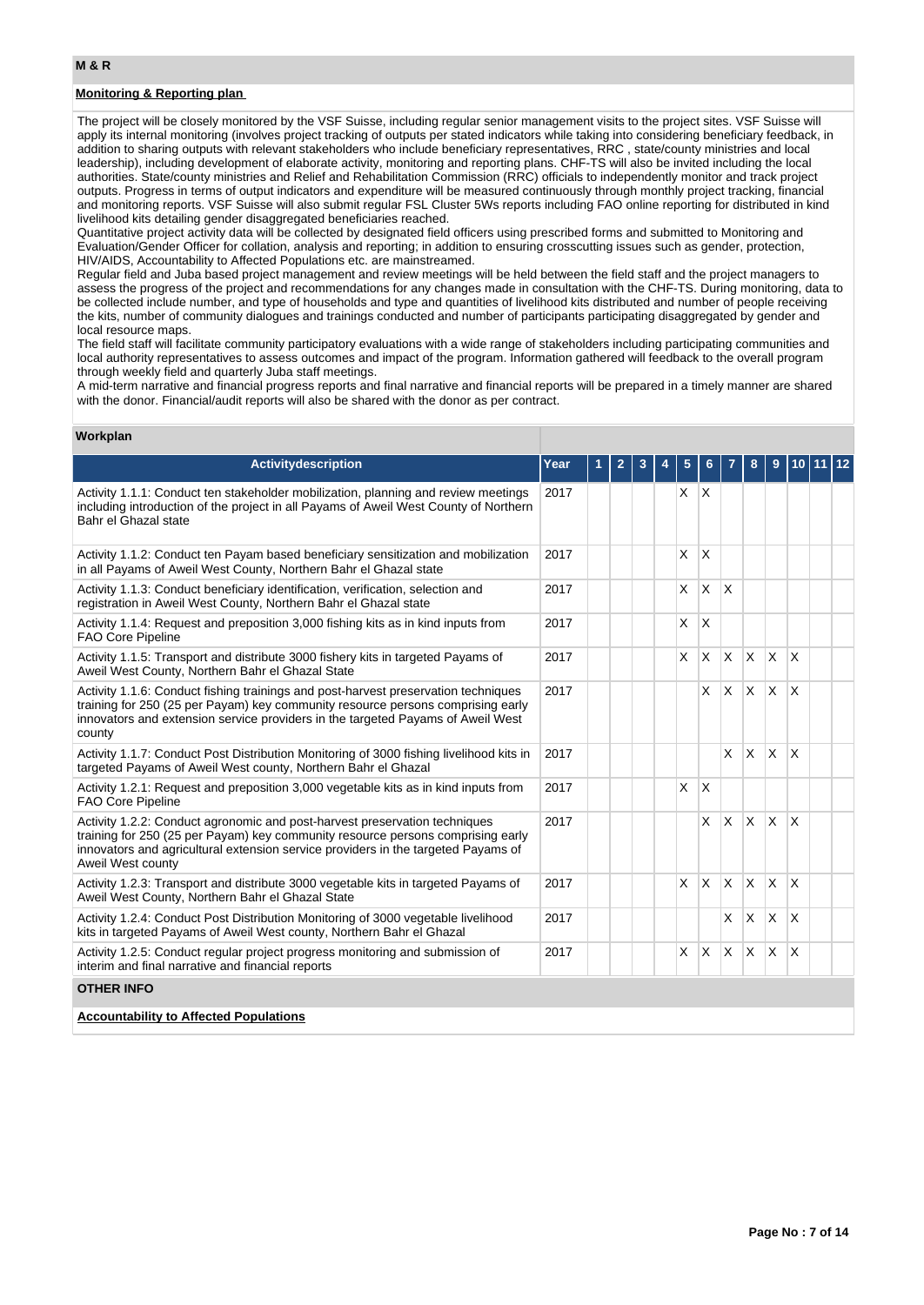VSF Suisse will adopt a consultative project implementation approach; by including equitable representation of male and female, youth, boys and girls, women and men (including disabled and elderly); local community leaders, youth and women representatives among other relevant authorities in decision making as well and also ensuring their full participation in project planning, implementation, monitoring/evaluation.

VSF Suisse field teams will also conduct weekly/monthly project management meetings to review and consider any issues emerging that may impact on the project implementation, in addition to mainstreaming of cross cutting issues such as gender, protection, HIV/AIDS and accountability etc.

Activities including livelihood kits distributions will be conducted in presence of beneficiary trustees such as local community leaders, RRC and youth/women representatives and facilitated by representatives of specific beneficiary groups; including inviting the Cluster in implementation and monitoring. Beneficiary distribution lists will be developed, verified and endorsed by beneficiary representatives and filed for records / references. Men, women, boys and girls are consulted jointly and separately during project review meetings and post distribution monitoring exercises. Activities will be implemented in a timely and consultative manner; to avoid any risks attributed to congregation of beneficiaries, especially during livelihood kits distributions in addition to evaluating any potential risks more so among women and girls using a 'Do no Harm Approach and protection.

Sufficient information on the project, including sharing relevant documents with the local leadership, local State/County ministries will be shared to enable them understand and influence key decisions in the project including putting in place a feedback and complaints desk and appropriate contacts. VSF Suisse will also engage Cluster leads, communities, local leaders FAO in ensuring that the most vulnerable populations are targeted and reached.

#### **Implementation Plan**

VSF Suisse will ensure effective and rapid implementation of the project directly in close collaboration and involvement of beneficiary communities and counterparts and in partnership with key relevant stakeholder and partners such as FAO and agriculture and animal resources ministry. VSF Suisse will hold consultative meetings with community leaders, local authorities including the state/county agriculture ministries, FAO State leads, SSHF Cluster leads as well as community members to introduce the project, discuss and agree on roles and responsibilities; including beneficiary selection criteria, implementation as well as coordination modalities. This will be in addition to ensuring coordinated response with counterpart agencies implementing Nutrition, Health and WASH programming to ensure a holistic approach and achieve better impacts of the project.

Internal planning meetings will be held with project staff both at Juba and at field levels to ensure that all staff working on the project understands its objectives, targets, monitoring and evaluation and reporting requirements. Stakeholder dialogues and consultations, comprising local administration and sectorial coordinators at the county level will be conducted in order to ensure a common understanding, local ownership and support for the project and to define and agree on the roles and responsibilities of various stakeholders. FAO will be engaged as key collaboration partner for technical support to the project in line with the Sphere including engagement on in kind letter of agreement (LOA) to support the project with in-kind livelihood kits.

As a principle, participation of men, women, boys and girls including youths, elderly and disabled will be encouraged to ensure that interests of various beneficiary groups are taken into account during planning and project implementation and monitoring. Existing agricultural extension workers and key resource persons will be mobilized, trained and deployed to disseminate information on agronomy and postharvest management in the targeted Payams. These will be monitored and supervised by the field staff to ensure quality in service delivery. Beneficiaries of livelihood kits will be selected through a participatory process and

registered and verified before livelihood kit distributions. The project will ensure mainstreaming of crosscutting issues such as protection, gender, HIV/AIDS, environmental conservation and Accountability to Affected Populations including regular 'Do No Harm' approaches; more so during trainings. Information will be provided in a socio-culturally acceptable manner and translated in local languages where the audiences will understand fully what is being explained to avoid stigmatization.

Contingency plans will also be evaluated in case of conflict outbreak and/or access constraints due to extreme flooding/security. The Country still tensed, the project may be shifted to other prioritized locations Jonglei/Unity in consultation with the Cluster/SSHF-TS.

**Coordination with other Organizations in project area**

| Name of the organization                                                                                               | Areas/activities of collaboration and rationale                                                                                                                                                                                                                                                                                                                                                                                                                                                                                                                                                                                                            |
|------------------------------------------------------------------------------------------------------------------------|------------------------------------------------------------------------------------------------------------------------------------------------------------------------------------------------------------------------------------------------------------------------------------------------------------------------------------------------------------------------------------------------------------------------------------------------------------------------------------------------------------------------------------------------------------------------------------------------------------------------------------------------------------|
| <b>FAO</b>                                                                                                             | Food and Agriculture Organization as a technical organization is a<br>lead partner in the food security and livelihoods cluster and manages<br>the FSL Cluster core pipeline that provides critical emergency<br>livelihood kits (fisheries, crop and vegetable kits) and livestock<br>inputs. VSF Suisse will partner with FAO via in kind Letter of<br>Agreement and prepositioning of fishing and vegetable livelihood kits<br>required in the project. FAO will also be engaged during<br>implementation, monitoring and evaluation; to form synergies with<br>their current programs such as BRACE II and avoid duplication.                          |
| Ministry of Agriculture, Forestry, Cooperatives and Rural<br>Development; Ministry of Livestock and Fisheries Industry | The Ministry of Agriculture, Forestry, Cooperatives and Rural<br>Development and Ministry of Livestock and Fisheries Industry are<br>the competent national agriculture/fisheries authorities through the<br>national agricultural and fisheries production services. The ministries<br>have existing structures and staff in Northern Bahr el Ghazal;<br>although constrained by resources, the Ministries will leverage and<br>complement the project, in addition to coordinating services with the<br>national ministries and ensure compliance with the national<br>Comprehensive Agricultural Development Master Plan and reporting<br>requirements. |
| Logistics Cluster and Joint Aid Management (JAM)                                                                       | The Logistics Cluster is a coordination mechanism hosted by World<br>Food Programme that oversees response and coordination gaps in<br>addressing humanitarian needs in order to ensure an efficient and<br>effective emergency response through information management and<br>the facilitation of common logistics services by road, air, and sea.<br>JAM provides logistical support in transportation of cargo, including<br>livelihood kits to the project areas. These will be engaged in<br>prepositioning and transportation of in-kind project inputs                                                                                              |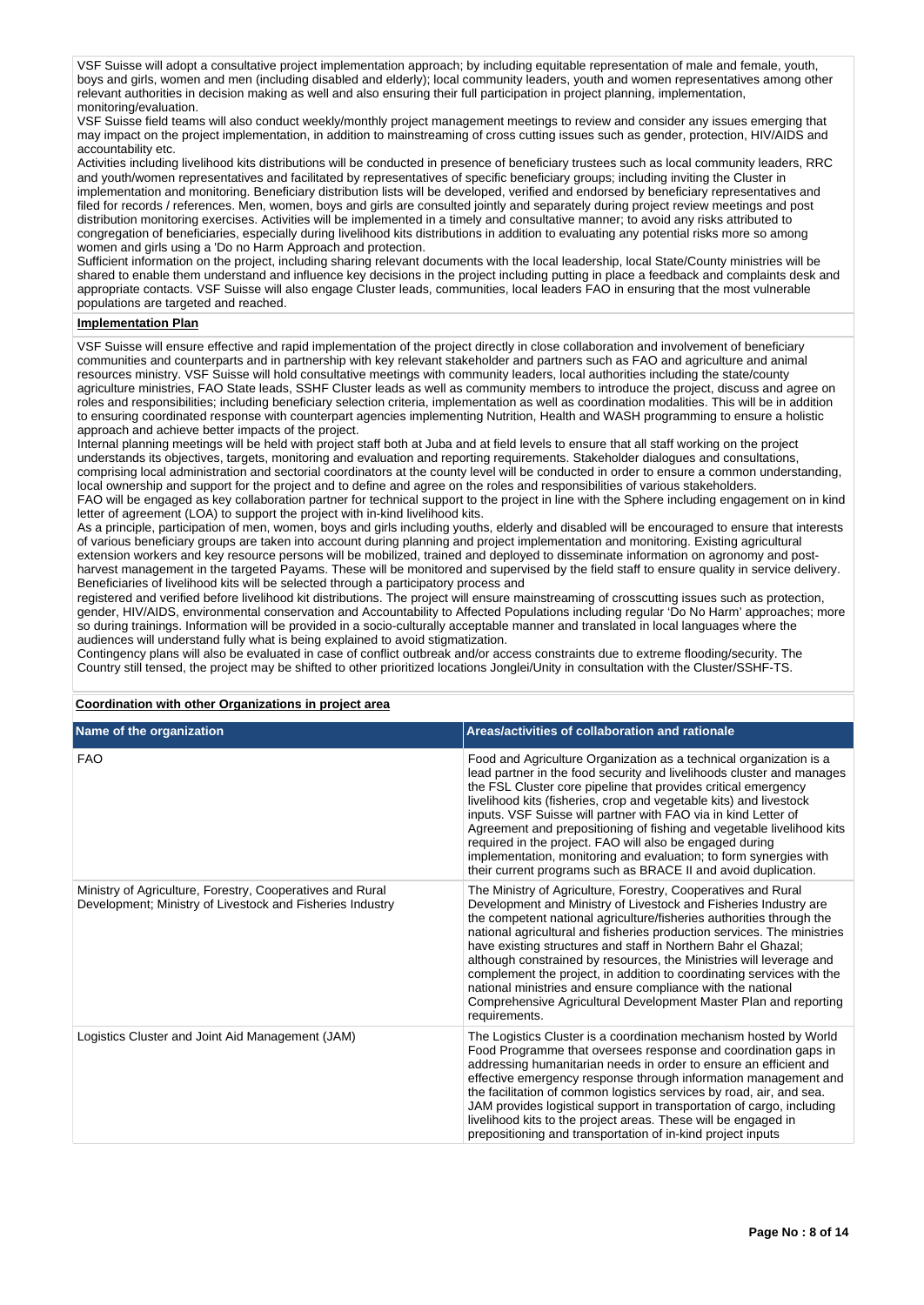| VSF Suisse will collaborate with counterpart agencies (ACF, ICRC, |
|-------------------------------------------------------------------|
| World Vision and IRC) in collaboration; including beneficiary     |
| targeting and identification to synergy resources and avoid       |
| duplication. The project will also closely work with partners     |
| implementing BRACE II project to create synergies and achieve     |
| better impacts                                                    |
|                                                                   |

#### **Environment Marker Of The Project**

A+: Neutral Impact on environment with mitigation or enhancement

#### **Gender Marker Of The Project**

2a-The project is designed to contribute significantly to gender equality

#### **Justify Chosen Gender Marker Code**

VSF Suisse recognizes that women, men, boys and girls have different roles and responsibilities in addition to each gender category being affected differently by conflict and poverty conditions. VSF Suisse will ensure non-discrimination, equitable, gender segregated and meaningful /appropriate access to proposed services whilst catering for specific needs of girls, women, youth (male and female) and men including the elderly and disabled.

Fast maturing vegetable production activities, fishery interventions and training sessions targeting girls, women, youth (male and female) and men (including elderly) will ensure equitable participation of men, women, girls and boys in project design, implementation, monitoring and evaluations; and various training and activities conducted will ensure gender sensitive advocacy mainstreaming; in addition to protection and HIV/ AIDS control and prevention messaging.

Young mothers, women (including elderly) and girls will be a focus of nutrition-sensitive vegetable production activities. Men and youth will be mainly targeted in fishing activities which will include post-harvest handling techniques training. Boys and girls (mainly youth) will be targeted in training sessions - such as HIV/ AIDS control and prevention, and fish preservation technique trainings.

#### **Protection Mainstreaming**

VSF Suisse will conduct routine gender and protection risk assessments and risk monitoring to understand and adapt to the evolving protection concerns during implementation. This is in addition to the project prioritizing beneficiary safety and dignity in consideration with the principles of 'Do no harm'; non-discrimination, equitable, gender segregated and meaningful access to proposed services/facilities and cater for specific needs of girls, women, youth and men including the elderly and disabled. Communities will also be engaged among other relevant stakeholders, including awareness and training on basic human rights while implementing various activities. For instance, the primary beneficiaries for this project are identified as host, IDP and migrant communities. This is designed to deliver services in a non discriminatory manner for all those who are most vulnerable, and to ensure any tensions between host communities, IDPs and migrants over access to facilities and services is avoided.

The bulk of the program activities are planned to be delivered in the dry season, to ensure communities are not distracted from the core farming activities with potential to harm their productive livelihood engagements.

Child/women/widowed/elderly headed and those with pregnant and lactating mothers will be prioritized and identified as primary beneficiaries of livelihood kits to ensure their dignity and safety is guaranteed. Beneficiary information dissemination on specific support livelihood kits packages by the field teams will be done, in addition to instituting a "feedback and complaint mechanism". Contacts of key project teams, senior management and counterpart independent agencies such as FAO and RRC will be shared to ensure accountability.

#### **Country Specific Information**

#### **Safety and Security**

Proposed State and county has been relatively stable and secure. Government security presence at both Payam and County levels has bolstered security at grassroots levels. Uninterrupted presence by VSF Suisse in the State has also cemented mutual relations with the communities. VSF Suisse will in addition collaborate with the RRC, UNMISS, UNHAS and NGO Forum which will help in providing regular security updates, coordination and support service for staff relocation and evacuation services in case of insecurity. Local and government authorities; and RRC will also be regularly engaged on security and safety briefs. VSF Suisse will continue to advocate for peaceful coexistence among beneficiaries by mainstreaming peaceful messaging while implementing the project.

#### **Access**

VSF Suisse has been operating in the proposed Northern Bahr El Ghazal state for over 20 years with established coordination office (Malualkon- Aweil East County), logistics, local networks in all the counties.

This is in addition to the organization having locally recruited staff, having good rapport and working relations with local state ministries, FAO Aweil coordination office etc., that would be rapidly engaged, mobilized and facilitate access the proposed areas, including hard to reach locations in the targeted county.

Close collaboration and coordination with other counterpart agencies such as ICRC, ACF, IRC, FAO will be involved to fast and efficient access to most vulnerable beneficiaries. VSF Suisse also maintains and coordinates with national agriculture ministry, Cluster leads and FAO national office that will be regularly engaged to facilitate prompt access.

# **BUDGET**

| Code | <b>Budget Line Description</b>                                                                                                                                                                                                                                                                               |   | D / S Quantity Unit | cost                        | <b>IDuration</b><br><b>Recurran charged</b><br>ce | $\frac{9}{6}$<br>to CHF | <b>Total Cost</b> |  |  |
|------|--------------------------------------------------------------------------------------------------------------------------------------------------------------------------------------------------------------------------------------------------------------------------------------------------------------|---|---------------------|-----------------------------|---------------------------------------------------|-------------------------|-------------------|--|--|
|      | <b>Staff and Other Personnel Costs</b>                                                                                                                                                                                                                                                                       |   |                     |                             |                                                   |                         |                   |  |  |
| 1.1  | <b>Country Director</b>                                                                                                                                                                                                                                                                                      | S |                     | $1 \overline{7.000}$<br>.00 | 6                                                 | 25.00                   | 10.500.00         |  |  |
|      | The Country Director is responsible for the South Sudan Program Management and Strategy. He is based at Juba but makes<br>quarterly field monitoring visits to support and guide field teams. His cost @ \$ 7000 per month for 6 months, is shared with other<br>donors, 25% charged to SSHF, location Juba. |   |                     |                             |                                                   |                         |                   |  |  |
| 1.2  | Program Manager                                                                                                                                                                                                                                                                                              | S |                     | $1 \mid 3,500$<br>.00       | 6                                                 | 25.00                   | 5.250.00          |  |  |
|      | Program Manager assists the Country Director in management and coordination of all the projects. S/he is based in juba and with<br>frequent field visits to project locations. S/he is charged @ 3500 for 6 months, shared among other donors and only 25% is<br>charged to SSHF                             |   |                     |                             |                                                   |                         |                   |  |  |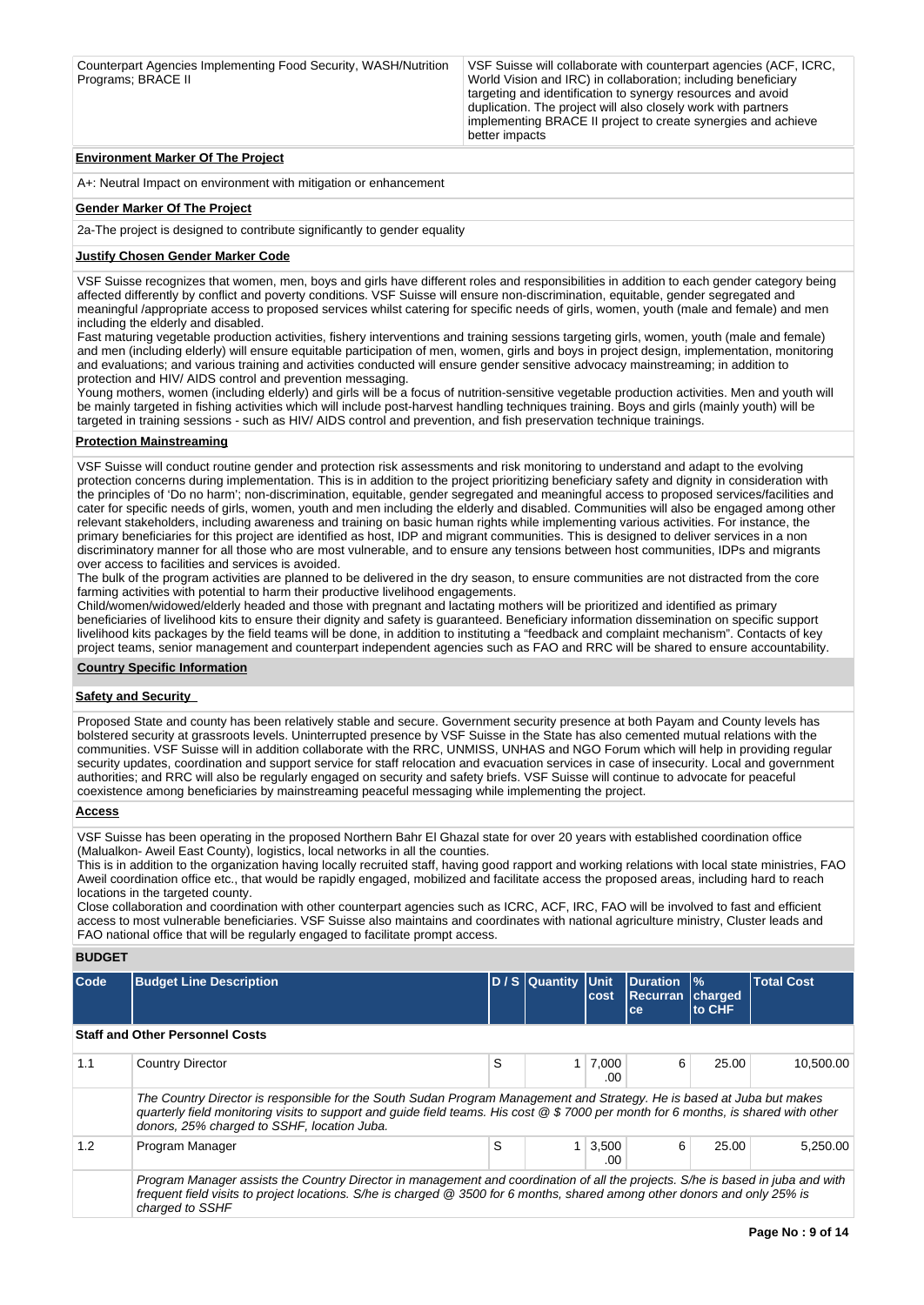| 1.3  | Team Leader - Northern Bahr El Ghazal State                                                                                                                                                                                                                                                                                                            | S                                                                                                                                                                                                             | 1 <sup>1</sup> | 4,000<br>.00           | 6  | 50.00  | 12,000.00 |  |  |
|------|--------------------------------------------------------------------------------------------------------------------------------------------------------------------------------------------------------------------------------------------------------------------------------------------------------------------------------------------------------|---------------------------------------------------------------------------------------------------------------------------------------------------------------------------------------------------------------|----------------|------------------------|----|--------|-----------|--|--|
|      | The team leaders oversee and manage all projects in former NBEG @ \$ 4000 per month for 6 months for each of them. His/her<br>cost is shared with other donors with 50% charged to SSHF                                                                                                                                                                |                                                                                                                                                                                                               |                |                        |    |        |           |  |  |
| 1.4  | Finance and Admin Manager                                                                                                                                                                                                                                                                                                                              | S                                                                                                                                                                                                             |                | $1 \mid 3,000$<br>.00  | 6  | 25.00  | 4,500.00  |  |  |
|      | Responsible for the overall organization financial management, accounting and reporting, general administration and human<br>resource management. Position holder is based at Juba. Her cost is \$3000 per month for 6 months, shared with other donors,<br>25% charged on SSHF                                                                        |                                                                                                                                                                                                               |                |                        |    |        |           |  |  |
| 1.5  | <b>Operations Officer</b>                                                                                                                                                                                                                                                                                                                              | S                                                                                                                                                                                                             |                | $1 \mid 2,100$<br>.00  | 6  | 25.00  | 3.150.00  |  |  |
|      | Based at Juba, responsible for program operations, logistics coordination and security management, His cost is \$2,100 per<br>month for 6 months, shared with other donors, 25% charged on SSHF.                                                                                                                                                       |                                                                                                                                                                                                               |                |                        |    |        |           |  |  |
| 1.6  | <b>Finance Officer</b>                                                                                                                                                                                                                                                                                                                                 | S                                                                                                                                                                                                             |                | $1 \mid 2,000$<br>.00  | 6  | 20.00  | 2,400.00  |  |  |
|      | Based at Juba with frequent travels to all field locations to support field staff on finance management, provide on the job training<br>and follow up on financial reports, assists the FAM in financial reporting and internal control system support. His cost is s \$2000<br>for 6 months, shared with other donors and only 20% to charged to SSHF |                                                                                                                                                                                                               |                |                        |    |        |           |  |  |
| 1.7  | Project Officer - Agronomist/Livelihoods                                                                                                                                                                                                                                                                                                               | D                                                                                                                                                                                                             |                | $2 \mid 1,800$<br>.00  | 6  | 100.00 | 21,600.00 |  |  |
|      | Based in the former Northern Bahr El Ghazal; they are responsible for implementation of agricultural/livelihoods activities. Each<br>costs \$1800 for 6 months, shared with other donors and only 100 % is charged to SSHF                                                                                                                             |                                                                                                                                                                                                               |                |                        |    |        |           |  |  |
| 1.8  | Project Officer - Emergency Response - NBEG                                                                                                                                                                                                                                                                                                            | D                                                                                                                                                                                                             |                | $1 \mid 1,900$<br>.00  | 6  | 50.00  | 5,700.00  |  |  |
|      | Based in former Northern Bahr el Ghazal state to support field teams in emergency response activities. Costs \$1900 for 6<br>months and is shared with other donors with SSHF charged 50%                                                                                                                                                              |                                                                                                                                                                                                               |                |                        |    |        |           |  |  |
| 1.9  | Project Officer - Gender/MEALS -NBEG                                                                                                                                                                                                                                                                                                                   | D                                                                                                                                                                                                             |                | $1 \mid 1,750$<br>.00. | 6  | 100.00 | 10,500.00 |  |  |
|      | Based in former Northern Bahr el Ghazal state responsible for gender and all protection mainstreaming activities and monitoring<br>and evaluation in NBEG. Cost \$1750 for 6 months and shared among other donors where SSHF will be charged 100 %                                                                                                     |                                                                                                                                                                                                               |                |                        |    |        |           |  |  |
| 1.10 | Field Officer - Operations Support - NBEG                                                                                                                                                                                                                                                                                                              | D                                                                                                                                                                                                             |                | 1   1,650<br>.00       | 6  | 100.00 | 9,900.00  |  |  |
|      | Based in Northern Bahr el Ghazal, Responsible for all field operational, admin and logistical support in former NBEG State,<br>supporting the project technical teams. Costs \$1650 for 6 months and is shared among donors where SSHF will be charged<br>100% of his cost                                                                             |                                                                                                                                                                                                               |                |                        |    |        |           |  |  |
| 1.11 | Field Assistants x 2 - Livelihoods/Agriculture                                                                                                                                                                                                                                                                                                         | D                                                                                                                                                                                                             |                | $2 \mid 1,100$<br>.00  | 6  | 100.00 | 13,200.00 |  |  |
|      | Based in the field, the 2 officers are responsible for coordination of all livelihoods and agriculture activities in NBEG. Each cost<br>\$850 per month for 6 months with SSHF charged 100% of their cost.                                                                                                                                             |                                                                                                                                                                                                               |                |                        |    |        |           |  |  |
| 1.12 | Finance Assistant - Juba                                                                                                                                                                                                                                                                                                                               | S                                                                                                                                                                                                             |                | $1 \mid 1,000$<br>.00  | 6  | 25.00  | 1,500.00  |  |  |
|      | Based at Juba, assistant to Finance and Administration Manager; supports in finance, HR and administration functions. Her cost<br>of @ \$1000 per month for 6 months is shared with other projects, 25% charged on SSHF.                                                                                                                               |                                                                                                                                                                                                               |                |                        |    |        |           |  |  |
| 1.13 | Driver / Logs Assistant -Juba/Field                                                                                                                                                                                                                                                                                                                    | S                                                                                                                                                                                                             |                | 2   850.0<br>0         | 6  | 25.00  | 2,550.00  |  |  |
|      |                                                                                                                                                                                                                                                                                                                                                        | Based in Juba and Field respectively, the position holder is responsible for driving and assists in logistics. Each costs \$850 per<br>month for 6 month, shared with other donors and 25% is charged to SSHF |                |                        |    |        |           |  |  |
| 1.14 | Security Guards - Juba/Field                                                                                                                                                                                                                                                                                                                           | S                                                                                                                                                                                                             |                | 4   600.0              | 6  | 25.00  | 3,600.00  |  |  |
|      | These include 2 security guards at the field office and camp and two security guards at Juba office and guest house.<br>Each costs \$600 per month for 6 months, costs are shared with other donors, 25% charged on SSHF.                                                                                                                              |                                                                                                                                                                                                               |                |                        |    |        |           |  |  |
| 1.15 | Maintenance Officers - Juba/Field                                                                                                                                                                                                                                                                                                                      | S                                                                                                                                                                                                             |                | 4 400.0<br>0           | 6  | 25.00  | 2,400.00  |  |  |
|      | These include three maintenance officer/cleaners at the field offices in NBEG and Juba office and guest house. Each costs \$ 400<br>per month for 6 months, costs are shared with other donors, 25% charged on SSHF.                                                                                                                                   |                                                                                                                                                                                                               |                |                        |    |        |           |  |  |
|      | <b>Section Total</b>                                                                                                                                                                                                                                                                                                                                   |                                                                                                                                                                                                               |                | 108,750.00             |    |        |           |  |  |
|      | <b>Supplies, Commodities, Materials</b>                                                                                                                                                                                                                                                                                                                |                                                                                                                                                                                                               |                |                        |    |        |           |  |  |
| 2.1  | Stakeholders Mobilization, Planning and Review Meetings                                                                                                                                                                                                                                                                                                | D                                                                                                                                                                                                             | 1 <sup>1</sup> | 400.0<br>0             | 10 | 100.00 | 4,000.00  |  |  |
|      | These are initial preparatory activities of engaging the community members and beneficiaries informing them about the project<br>and soliciting their support; staff planning, debriefing and review meetings at field and Juba and includes accommodation.<br>Estimated at USD 400 per Payam for ten Payams                                           |                                                                                                                                                                                                               |                |                        |    |        |           |  |  |
| 2.2  | Beneficiary sensitization, identification, selection, and<br>registration and donor visibility materials                                                                                                                                                                                                                                               | D                                                                                                                                                                                                             |                | $1 \mid 10,00$<br>0.00 | 1  | 100.00 | 10,000.00 |  |  |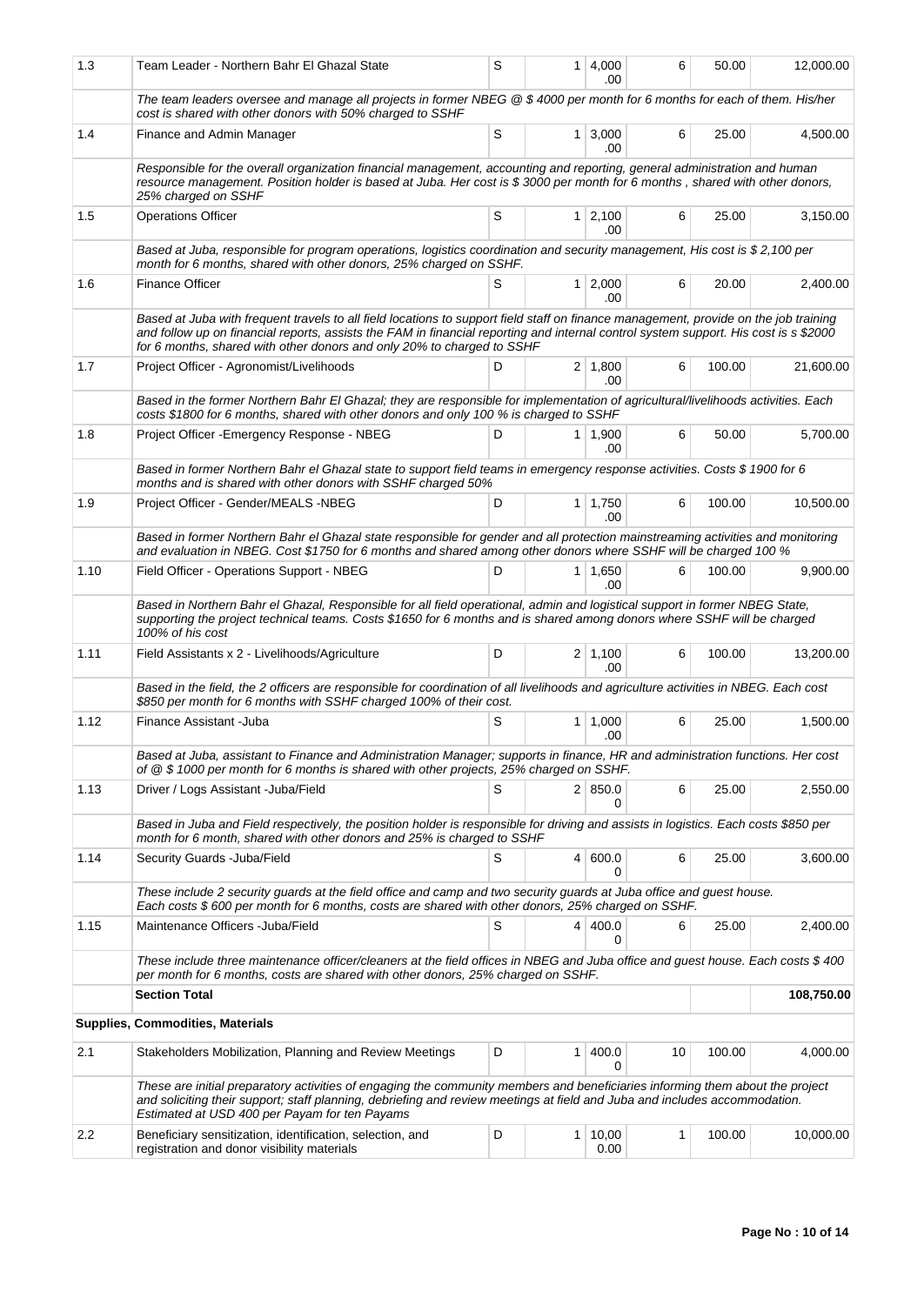|                  | These are community mobilization meetings with beneficiaries, sensitizations, beneficiary representatives, local administration<br>and counterpart intended for identification, verification, selection and registration of project beneficiaries, printing of tokens for<br>purposes of registration of beneficiaries and distribution of kits; donor visibility materials. Lumpsum costs @ \$10,000 charged to<br>the project 100%. |   |                 |                              |          |        |           |  |  |  |
|------------------|---------------------------------------------------------------------------------------------------------------------------------------------------------------------------------------------------------------------------------------------------------------------------------------------------------------------------------------------------------------------------------------------------------------------------------------|---|-----------------|------------------------------|----------|--------|-----------|--|--|--|
| 2.3              | Transportation of Project Inputs, Materials and Supplies- Juba<br>-Field                                                                                                                                                                                                                                                                                                                                                              | D |                 | 6 5,000<br>.00               | 1        | 100.00 | 30,000.00 |  |  |  |
|                  | This cost will cover handling, warehousing and transportation of programmatic inputs (fishery and vegetable kits) and related<br>supplies from the FAO pipeline in Juba and from any other regional FAO Hub assigned (Wau, Bentiu, Rumbek) to the field<br>locations through contracted trucks and Charters including UNHAS; Costs estimated at USD 5,000 per MT for project 6MT<br>charged 100% to SSHF                              |   |                 |                              |          |        |           |  |  |  |
| 2.4              | Distribution of Supplies- Field Locations                                                                                                                                                                                                                                                                                                                                                                                             | D |                 | $1 \overline{)3,500}$<br>.00 | 2        | 100.00 | 7,000.00  |  |  |  |
|                  | This cost covers handling, warehousing and distribution of project supplies at the field level. Costs relate to hired porters,<br>contracted truck/pickups, rented warehouses, enumerators, line controllers and counterpart training and incentives to facilitate<br>distribution of supplies. Total costs estimated at \$3,500 per quarter, charged 100% to SSHF.                                                                   |   |                 |                              |          |        |           |  |  |  |
| 2.5              | $1 \mid 3,000$<br>Post Distribution Monitoring; Project documentation and<br>D<br>Publication<br>.00                                                                                                                                                                                                                                                                                                                                  |   | 2               | 100.00                       | 6,000.00 |        |           |  |  |  |
|                  | The budget is meant to cover project monitoring exercises in NBEG; costs related to data collection and analysis, information<br>documentation and publication of project activities charged at USD 3,000 per quarter; 100% charged on SSHF                                                                                                                                                                                           |   |                 |                              |          |        |           |  |  |  |
| 2.6              | <b>Fishing Kits</b>                                                                                                                                                                                                                                                                                                                                                                                                                   | D |                 | 3000 10.00                   | 0        | 100.00 | 0.00      |  |  |  |
|                  | These will be requested as in kind support through the FSL Cluster Pipeline (FAO). Comprises of fishing hooks, twines and<br>monofilament. A total of 3, 000 fishery kits will be requested; 0% charged on SSHF.                                                                                                                                                                                                                      |   |                 |                              |          |        |           |  |  |  |
| 2.7              | Vegetable Livelihood Kits Supplies                                                                                                                                                                                                                                                                                                                                                                                                    | D | 3000            | 7.00                         | 0        | 100.00 | 0.00      |  |  |  |
|                  | These will be requested as in kind support through the Cluster Pipeline (FAO). Comprises of assorted vegetable kits and tools. A<br>total of 3,000 vegetable kits will be requested; 0% charged on SSHF.                                                                                                                                                                                                                              |   |                 |                              |          |        |           |  |  |  |
| 2.8              | Agronomic, Fisheries Training and Post Harvest preservation<br>techniques training                                                                                                                                                                                                                                                                                                                                                    | D | 4000            | 1.00                         | 2        | 100.00 | 8,000.00  |  |  |  |
|                  | Costs related to training in agronomic, fisheries and post harvest preservation techniques training targeting 500 (10 per payam)<br>key community resource persons; estimated at USD 4000 per quarter                                                                                                                                                                                                                                 |   |                 |                              |          |        |           |  |  |  |
|                  | <b>Section Total</b>                                                                                                                                                                                                                                                                                                                                                                                                                  |   |                 |                              |          |        | 65,000.00 |  |  |  |
| <b>Equipment</b> |                                                                                                                                                                                                                                                                                                                                                                                                                                       |   |                 |                              |          |        |           |  |  |  |
| 3.1              | Laptops                                                                                                                                                                                                                                                                                                                                                                                                                               | D |                 | 2   900.0<br>$\Omega$        | 1        | 100.00 | 1,800.00  |  |  |  |
|                  | Two laptops estimated at US\$ 900 for the FSL project team in NBEG to support in project reporting and documentation                                                                                                                                                                                                                                                                                                                  |   |                 |                              |          |        |           |  |  |  |
| 3.2              | Field Base Equipment and Camping/Survival Equipment / Kits                                                                                                                                                                                                                                                                                                                                                                            | D |                 | $1 \mid 1,500$<br>.00        | 2        | 100.00 | 3,000.00  |  |  |  |
|                  | The budget will cover procurement of camping/survival and quick run kits for use by staff in areas outside the bases and during<br>livelihood kits distribution campaigns; this includes tents, satellite base equipment and supplies for lighting, reporting, welfare etc.                                                                                                                                                           |   |                 |                              |          |        |           |  |  |  |
| 3.3              | Security management (installations, welfare, subscription<br>services and trainings) - Office Juba/Field                                                                                                                                                                                                                                                                                                                              | D |                 | 1 5,000<br>.00               | 2        | 100.00 | 10,000.00 |  |  |  |
|                  | Due to increasing insecurity in Juba and field, security management include installation of alarm systems, deployment of private<br>armed guards, subscriptions, staff welfare kits (first aid and entertainment kits/installations, contingency field supplies and their<br>service charges are becoming necessary                                                                                                                   |   |                 |                              |          |        |           |  |  |  |
| 3.4              | Thuraya Satellite Phones                                                                                                                                                                                                                                                                                                                                                                                                              | D |                 | $1 \mid 1,200$<br>.00        | 1        | 100.00 | 1,200.00  |  |  |  |
|                  | One Satellite Phone will be procured to support implementation and monitoring especially in NBEG which has most locations with<br>poor network coverage                                                                                                                                                                                                                                                                               |   |                 |                              |          |        |           |  |  |  |
|                  | <b>Section Total</b>                                                                                                                                                                                                                                                                                                                                                                                                                  |   |                 |                              |          |        | 16,000.00 |  |  |  |
|                  | <b>Contractual Services</b>                                                                                                                                                                                                                                                                                                                                                                                                           |   |                 |                              |          |        |           |  |  |  |
| 4.1              | N/A                                                                                                                                                                                                                                                                                                                                                                                                                                   |   | 0               | 0.00                         | 0        | 0.00   | 0.00      |  |  |  |
|                  | <b>Section Total</b>                                                                                                                                                                                                                                                                                                                                                                                                                  |   |                 |                              |          |        | 0.00      |  |  |  |
| <b>Travel</b>    |                                                                                                                                                                                                                                                                                                                                                                                                                                       |   |                 |                              |          |        |           |  |  |  |
| 5.1              | Flights-Juba-Field: Staff                                                                                                                                                                                                                                                                                                                                                                                                             | D | 14 <sup>1</sup> | 600.0<br>0                   | 6        | 25.00  | 12,600.00 |  |  |  |
|                  | Return trip flights, including extra weight for essential field supplies for staff and staff using UNHAS and Commercial airlines to<br>field while implementing project activities, charged to SSHF 25%                                                                                                                                                                                                                               |   |                 |                              |          |        |           |  |  |  |
| 5.2              | Staff perdiem Allowances- Juba/Field                                                                                                                                                                                                                                                                                                                                                                                                  | D |                 | 10 750.0<br>0                | 6        | 25.00  | 11,250.00 |  |  |  |
|                  | Staff perdiem for 10 eligible staff at @ an average of \$25 per day (\$750 per month) while at Juba and in the field, budgeted for 6<br>months, charged 25% to SSHF                                                                                                                                                                                                                                                                   |   |                 |                              |          |        |           |  |  |  |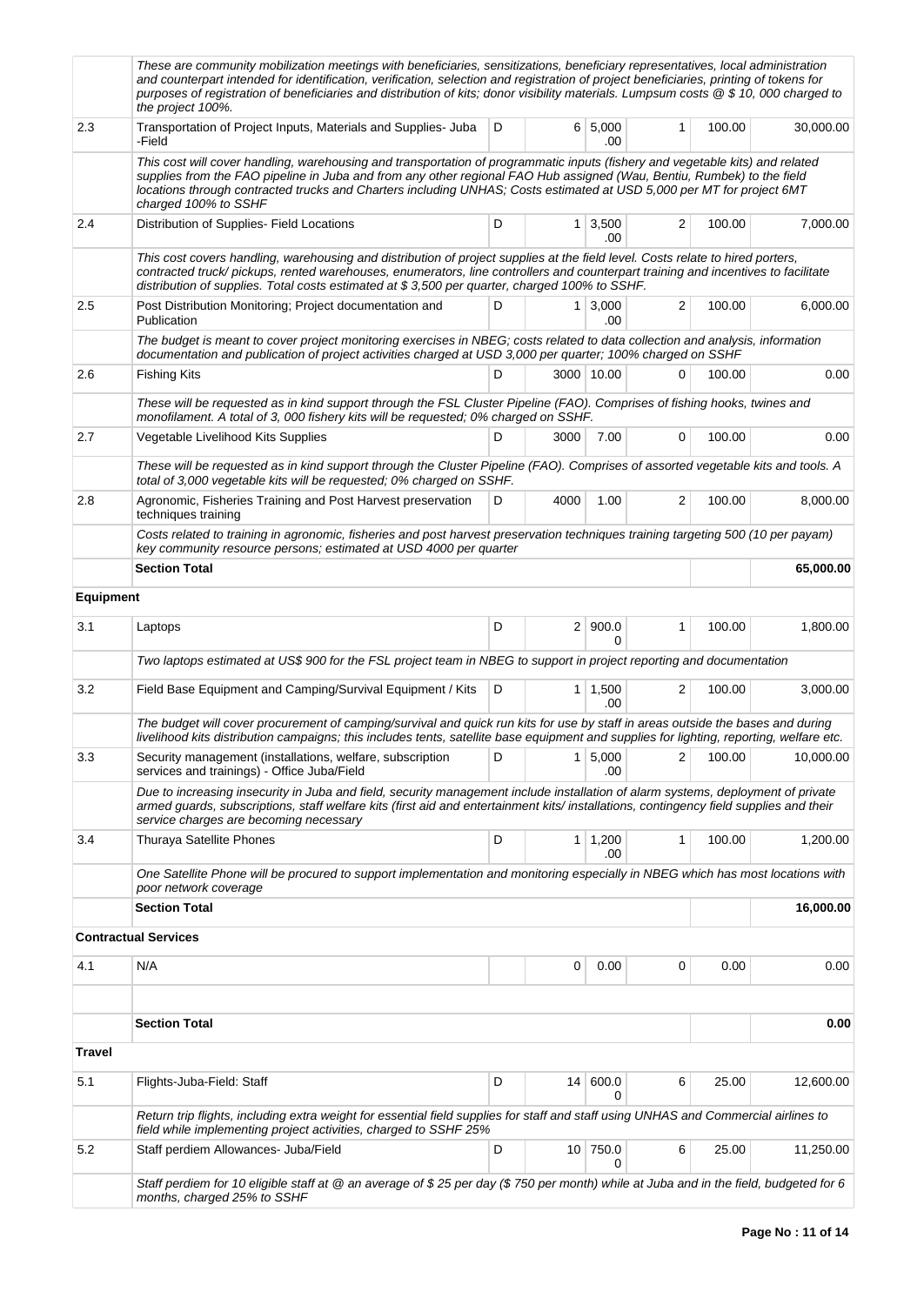| 5.3  | Vehicle Rentals-Field                                                                                                                                                                                                                             | D |                | 6 200.0<br>U | 6            | 50.00  | 3,600.00  |  |
|------|---------------------------------------------------------------------------------------------------------------------------------------------------------------------------------------------------------------------------------------------------|---|----------------|--------------|--------------|--------|-----------|--|
|      | Costs relate to vehicle hire for personnel transport at field and taxi hire for support operations functions I estimated @ \$200 per<br>month for 6 months, charged @ 50% to SSHF                                                                 |   |                |              |              |        |           |  |
|      | <b>Section Total</b>                                                                                                                                                                                                                              |   |                |              |              |        | 27,450.00 |  |
|      | <b>Transfers and Grants to Counterparts</b>                                                                                                                                                                                                       |   |                |              |              |        |           |  |
| 6.1  | N/A                                                                                                                                                                                                                                               |   | 0              | 0.00         | 0            | 0.00   | 0.00      |  |
|      | <b>Section Total</b>                                                                                                                                                                                                                              |   |                |              |              |        | 0.00      |  |
|      | <b>General Operating and Other Direct Costs</b>                                                                                                                                                                                                   |   |                |              |              |        |           |  |
|      |                                                                                                                                                                                                                                                   |   |                |              |              |        |           |  |
| 7.1  | Juba Office Rent / Guest House /Accommodation                                                                                                                                                                                                     | S | 1              | 5,500<br>.00 | 6            | 25.00  | 8,250.00  |  |
|      | Costs charged for Juba Office Rent and Staff Guest House and Hotel Accommodation for the Juba staff and field staff on transit                                                                                                                    |   |                |              |              |        |           |  |
| 7.2  | Field Offices Rent/ Lodging / Accommodation                                                                                                                                                                                                       | D | $\mathbf{1}$   | 600.0<br>0   | 6            | 25.00  | 900.00    |  |
|      | Budget meant to cover cost for Field Office Rentals, cost share in shared compounds with other NGO partners, staff lodging and<br>accommodation while outside their bases in other NGO compounds and /while in transit via main Humanitarian Hubs |   |                |              |              |        |           |  |
| 7.3  | Juba Office Running and Maintenance Costs                                                                                                                                                                                                         | S | 1              | 600.0<br>0   | 6            | 25.00  | 900.00    |  |
|      | Juba office running and maintenance costs-garbage handling, water supplies, solar system, IT system, computer parts and<br>services renovations, cleanings, stores management, casuals etc @ \$600 per month for 6 months, charged 25% to SSHF    |   |                |              |              |        |           |  |
| 7.4  | Field Office Running and Maintenance Costs                                                                                                                                                                                                        | D | 1              | 1,500<br>.00 | 6            | 50.00  | 4,500.00  |  |
|      | Field office running costs and maintenance- garbage handling, water supplies, solar system, IT system, computer parts and<br>services renovations, cleanings, stores management, casuals etc                                                      |   |                |              |              |        |           |  |
| 7.5  | Juba Office Supplies                                                                                                                                                                                                                              | S | $\mathbf{1}$   | 600.0<br>U   | 6            | 25.00  | 900.00    |  |
|      | Juba office supplies -stationery, utilities, furniture and fixtures @ \$600 per month for 6 months, charged 25% to SSHF                                                                                                                           |   |                |              |              |        |           |  |
| 7.6  | <b>Field Offices Supplies</b>                                                                                                                                                                                                                     | D | $\mathbf{1}$   | 600.0<br>0   | 6            | 50.00  | 1,800.00  |  |
|      | Field office supplies -stationery, utilities, furniture and fixtures @ \$600 per month for 6 months, charged 50% to SSHF                                                                                                                          |   |                |              |              |        |           |  |
| 7.7  | Juba Office Communications (internet, mobiles, thuraya)                                                                                                                                                                                           | S | 1 <sup>1</sup> | 1,600<br>.00 | 6            | 25.00  | 2,400.00  |  |
|      | Cost of monthly internet subscription fee, scratch cards for mobile phones, thuraya units                                                                                                                                                         |   |                |              |              |        |           |  |
| 7.8  | Field Offices Communications (internet, mobiles, thuraya)                                                                                                                                                                                         | D | 1              | 900.0<br>0   | 6            | 50.00  | 2,700.00  |  |
|      | Cost of monthly internet subscription fee, scratch cards for mobile phones, thuraya; estimated at USD 900 per month; 50%<br>charged to the project                                                                                                |   |                |              |              |        |           |  |
| 7.9  | Generator running costs-Juba                                                                                                                                                                                                                      | S | $\mathbf{1}$   | 500.0<br>0   | 6            | 25.00  | 750.00    |  |
|      | Generator at Juba Office Running Costs (fuel, repairs, parts) @ \$500 per month for 6 months, charged 25% on SSHF                                                                                                                                 |   |                |              |              |        |           |  |
| 7.10 | Juba/Field Office Mobile (4X4 Land cruisers and motorbikes)<br>Running Costs/Insurance/Compact Money                                                                                                                                              | D | 1 <sup>1</sup> | 4,000<br>.00 | 2            | 100.00 | 8,000.00  |  |
|      | Costs for running, insurance and maintenance of vehicles used to support the project estimated at USD 4000 per quarter; 25%<br>Charged to the project                                                                                             |   |                |              |              |        |           |  |
| 7.11 | <b>Bank Charges</b>                                                                                                                                                                                                                               | D | 1              | 8,072<br>.90 | $\mathbf{1}$ | 50.00  | 4,036.45  |  |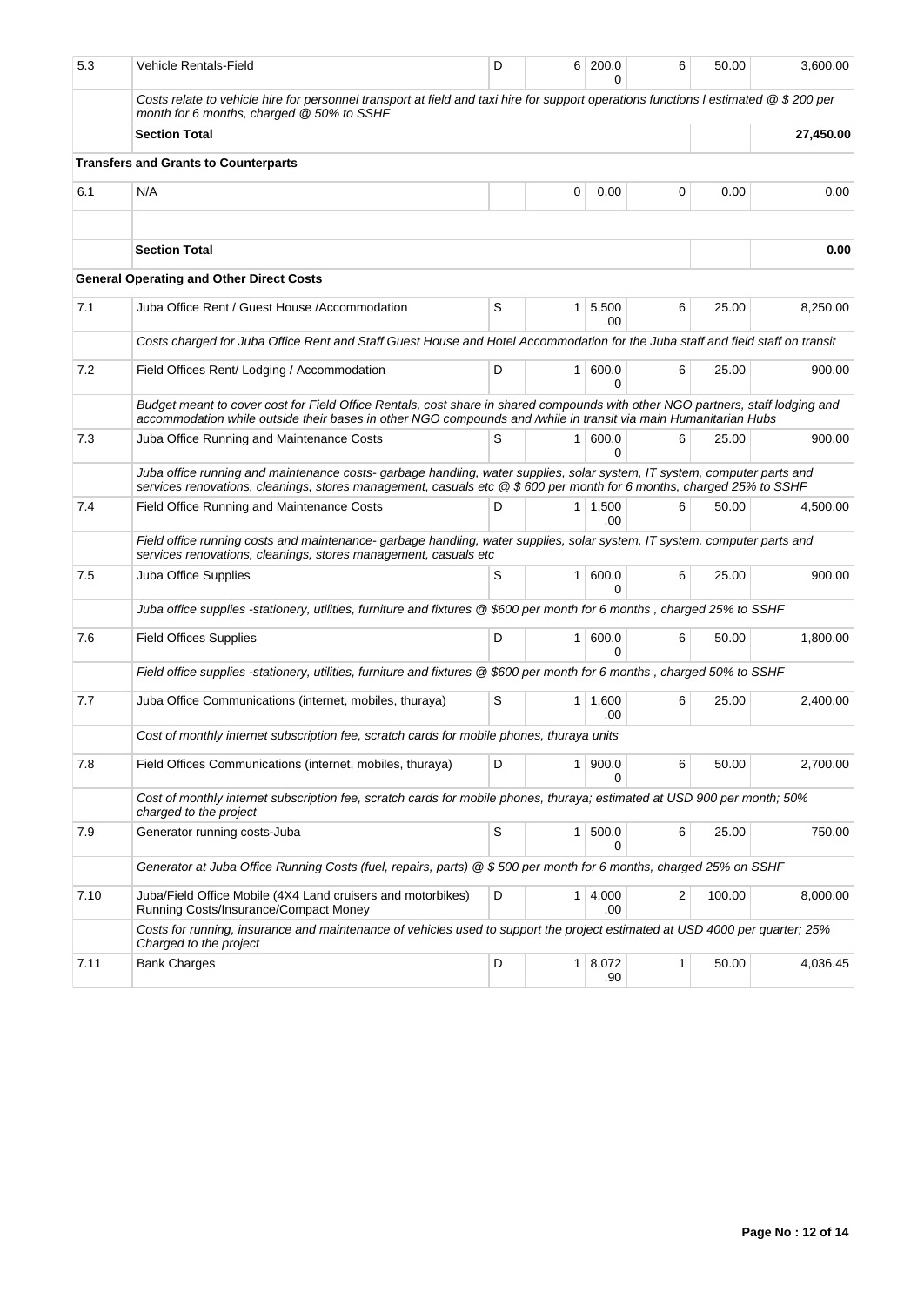|                         | Bank charges;-KCB charges 2.0% of all the total amount transacted, estimated at US\$ 8072.90 for the entire life of project, 50%<br>charged to SSHF |               |            |  |  |  |  |
|-------------------------|-----------------------------------------------------------------------------------------------------------------------------------------------------|---------------|------------|--|--|--|--|
|                         | 35,136.45<br><b>Section Total</b>                                                                                                                   |               |            |  |  |  |  |
| <b>SubTotal</b>         |                                                                                                                                                     | 10,080.0<br>0 | 252,336.45 |  |  |  |  |
| <b>Direct</b>           |                                                                                                                                                     |               | 191,286.45 |  |  |  |  |
| Support                 | 61,050.00                                                                                                                                           |               |            |  |  |  |  |
| <b>PSC Cost</b>         |                                                                                                                                                     |               |            |  |  |  |  |
| <b>PSC Cost Percent</b> |                                                                                                                                                     |               | 7.00       |  |  |  |  |
| <b>PSC Amount</b>       | 17,663.55                                                                                                                                           |               |            |  |  |  |  |
| <b>Total Cost</b>       |                                                                                                                                                     |               | 270,000.00 |  |  |  |  |

# **Project Locations**

| <b>Location</b>                          | <b>Estimated</b><br>percentage<br>of budget<br>for each<br><b>location</b> | <b>Estimated number of beneficiaries</b><br>for each location |       |                   |  |               | <b>Activity Name</b>                                                                                                                                                                                                                                                                                                                                                                                                                                                                                                                                                                                                                                                                                                                                                                                                                                                                                                                                                                                                                                                                                                                                                                                                                                                                                                                                                                                                                                                                                                                                                                                                                                                                                                                                                                                                                                                                                                                                                                                                                                                                                                    |
|------------------------------------------|----------------------------------------------------------------------------|---------------------------------------------------------------|-------|-------------------|--|---------------|-------------------------------------------------------------------------------------------------------------------------------------------------------------------------------------------------------------------------------------------------------------------------------------------------------------------------------------------------------------------------------------------------------------------------------------------------------------------------------------------------------------------------------------------------------------------------------------------------------------------------------------------------------------------------------------------------------------------------------------------------------------------------------------------------------------------------------------------------------------------------------------------------------------------------------------------------------------------------------------------------------------------------------------------------------------------------------------------------------------------------------------------------------------------------------------------------------------------------------------------------------------------------------------------------------------------------------------------------------------------------------------------------------------------------------------------------------------------------------------------------------------------------------------------------------------------------------------------------------------------------------------------------------------------------------------------------------------------------------------------------------------------------------------------------------------------------------------------------------------------------------------------------------------------------------------------------------------------------------------------------------------------------------------------------------------------------------------------------------------------------|
|                                          |                                                                            | <b>Men</b>                                                    | Women | Boys              |  | Girls   Total |                                                                                                                                                                                                                                                                                                                                                                                                                                                                                                                                                                                                                                                                                                                                                                                                                                                                                                                                                                                                                                                                                                                                                                                                                                                                                                                                                                                                                                                                                                                                                                                                                                                                                                                                                                                                                                                                                                                                                                                                                                                                                                                         |
| Northern Bahr el Ghazal -> Aweil<br>West |                                                                            | 100 3,200                                                     |       | 3,200 5,800 5,800 |  |               | 18,00 Activity 1.1.1 : Conduct ten stakeholder<br>0 mobilization, planning and review meetings<br>including introduction of the project in all Payams<br>of Aweil West County of Northern Bahr el Ghazal<br>state<br>Activity 1.1.2 : Conduct ten Payam based<br>beneficiary sensitization and mobilization in all<br>Payams of Aweil West County, Northern Bahr el<br>Ghazal state<br>Activity 1.1.3 : Conduct beneficiary identification,<br>verification, selection and registration in Aweil<br>West County, Northern Bahr el Ghazal state<br>Activity 1.1.4 : Request and preposition 3,000<br>fishing kits as in kind inputs from FAO Core<br>Pipeline<br>Activity 1.1.5 : Transport and distribute 3000<br>fishery kits in targeted Payams of Aweil West<br>County, Northern Bahr el Ghazal State<br>Activity 1.1.6 : Conduct fishing trainings and<br>post-harvest preservation techniques training for<br>250 (25 per Payam) key community resource<br>persons comprising early innovators and<br>extension service providers in the targeted<br>Payams of Aweil West county<br>Activity 1.1.7: Conduct Post Distribution<br>Monitoring of 3000 fishing livelihood kits in<br>targeted Payams of Aweil West county, Northern<br>Bahr el Ghazal<br>Activity 1.2.1 : Request and preposition 3,000<br>vegetable kits as in kind inputs from FAO Core<br>Pipeline<br>Activity 1.2.2 : Conduct agronomic and post-<br>harvest preservation techniques training for 250<br>(25 per Payam) key community resource persons<br>comprising early innovators and agricultural<br>extension service providers in the targeted<br>Payams of Aweil West county<br>Activity 1.2.3 : Transport and distribute 3000<br>vegetable kits in targeted Payams of Aweil West<br>County, Northern Bahr el Ghazal State<br>Activity 1.2.4 : Conduct Post Distribution<br>Monitoring of 3000 vegetable livelihood kits in<br>targeted Payams of Aweil West county, Northern<br>Bahr el Ghazal<br>Activity 1.2.5 : Conduct regular project progress<br>monitoring and submission of interim and final<br>narrative and financial reports |

**Documents**

**Category Name Discription Description**